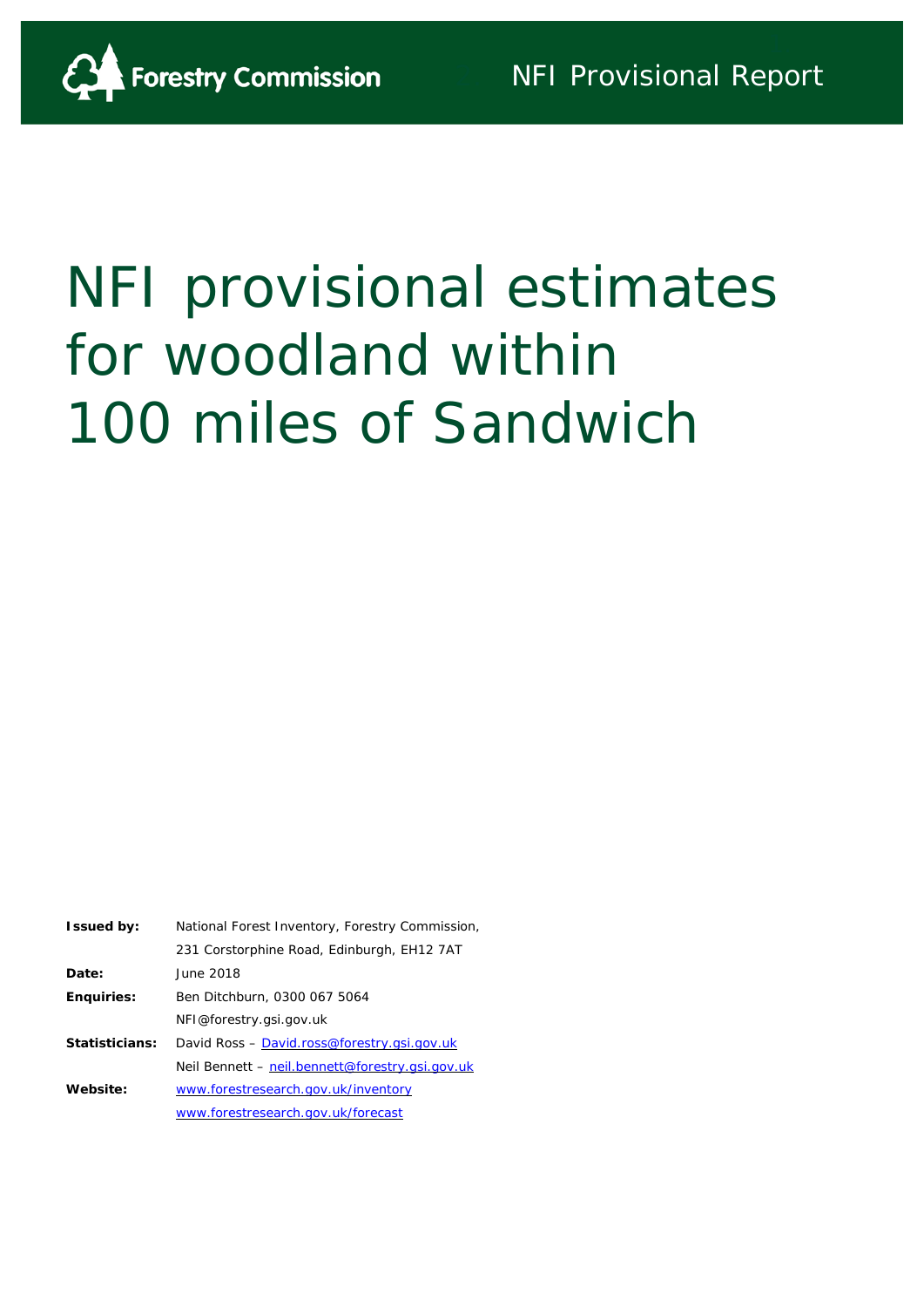## Summary

This report provides a detailed picture of stocked area and the standing volume of timber for woodland within a 100 mile radius of Sandwich. These estimates are a subset of those published as part of the 2012 growing stock information presented in the National Forest Inventory (NFI) *50-year forecasts of softwood timber availability* and *50-year forecast of hardwood timber availability*. NFI reports are published at [www.forestresearch.gov.uk.](http://www.forestresearch.gov.uk/)

In addition, the report provides forecasts of timber availability, for softwoods and hardwoods arising from the stocked area and standing volume. Forecasts are based on the 'headline' harvesting scenario described in the NFI 50-year forecast reports. Forecasting for broadleaved woodland in the Private sector is provided using a harvesting scenario which brings all Private sector broadleaved woodland into production.

The estimates provided in this report are provisional in nature.

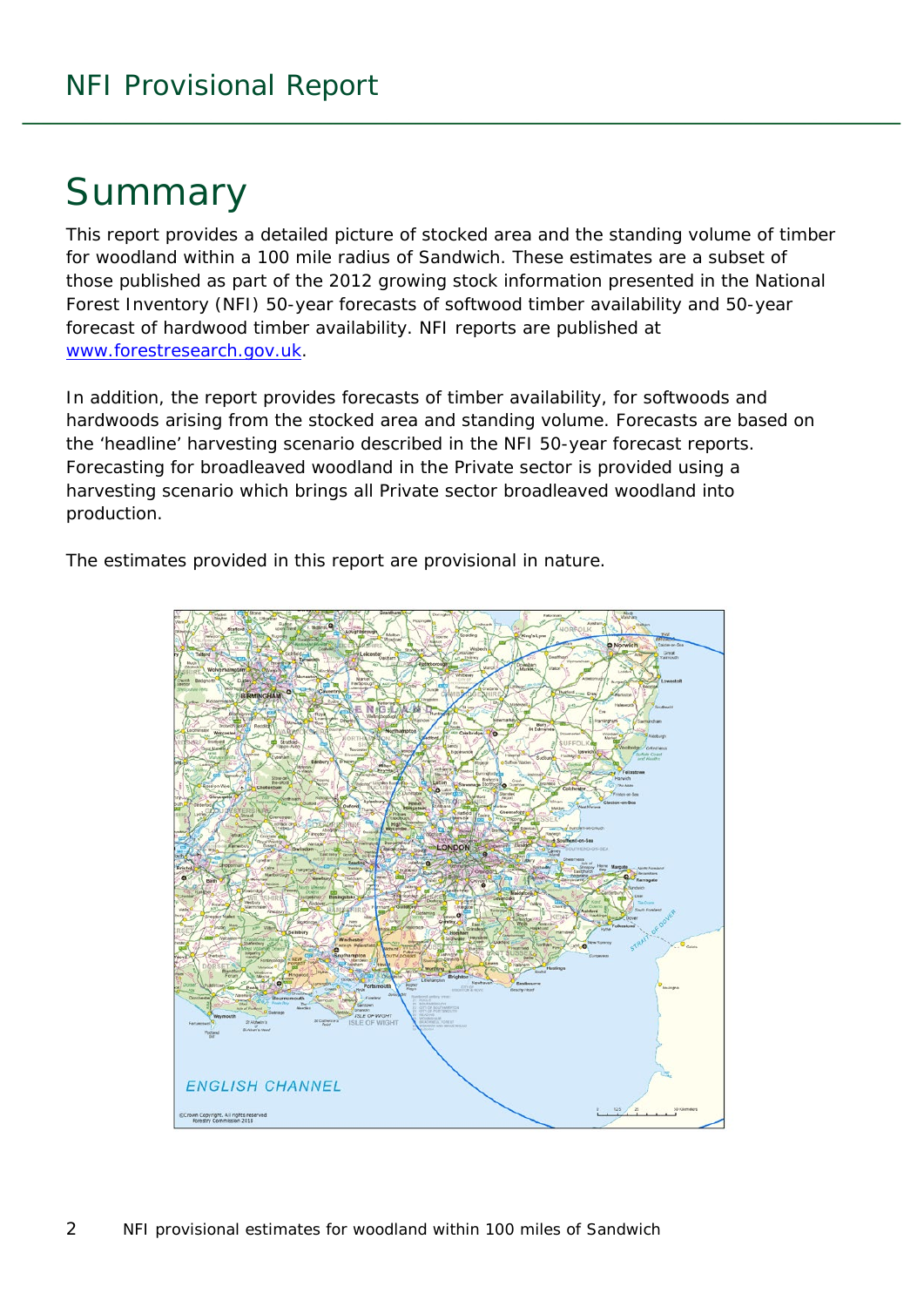## **Contents**

## Figures

| <b>Figure 1</b> Principal tree species composition by stocked area at 31 March 20127      |
|-------------------------------------------------------------------------------------------|
| Figure 2 Principal conifer tree species composition by stocked area at 31 March 2012.8    |
| Figure 3 Principal broadleaved tree species by stocked area as at 31 March 2012 8         |
| Figure 4 Principal tree species composition by standing volume at 31 March 201212         |
| Figure 5 Principal conifer tree species composition by standing volume at                 |
|                                                                                           |
| Figure 6 Principal broadleaved tree species composition by standing volume at             |
|                                                                                           |
| Figure 7 Principal tree species composition by above ground biomass at 31 March 2012      |
|                                                                                           |
| Figure 8 Principal conifer tree species composition by above ground biomass at            |
|                                                                                           |
| <b>Figure 9</b> Principal broadleaved tree species composition by above ground biomass at |
|                                                                                           |
| Figure 10 Overview of 25-year forecast of average annual softwood availability 24         |
| Figure 11 Overview of 25-year forecast of average annual hardwood availability 24         |
| Figure 12 25-year forecast of average annual softwood availability  25                    |
|                                                                                           |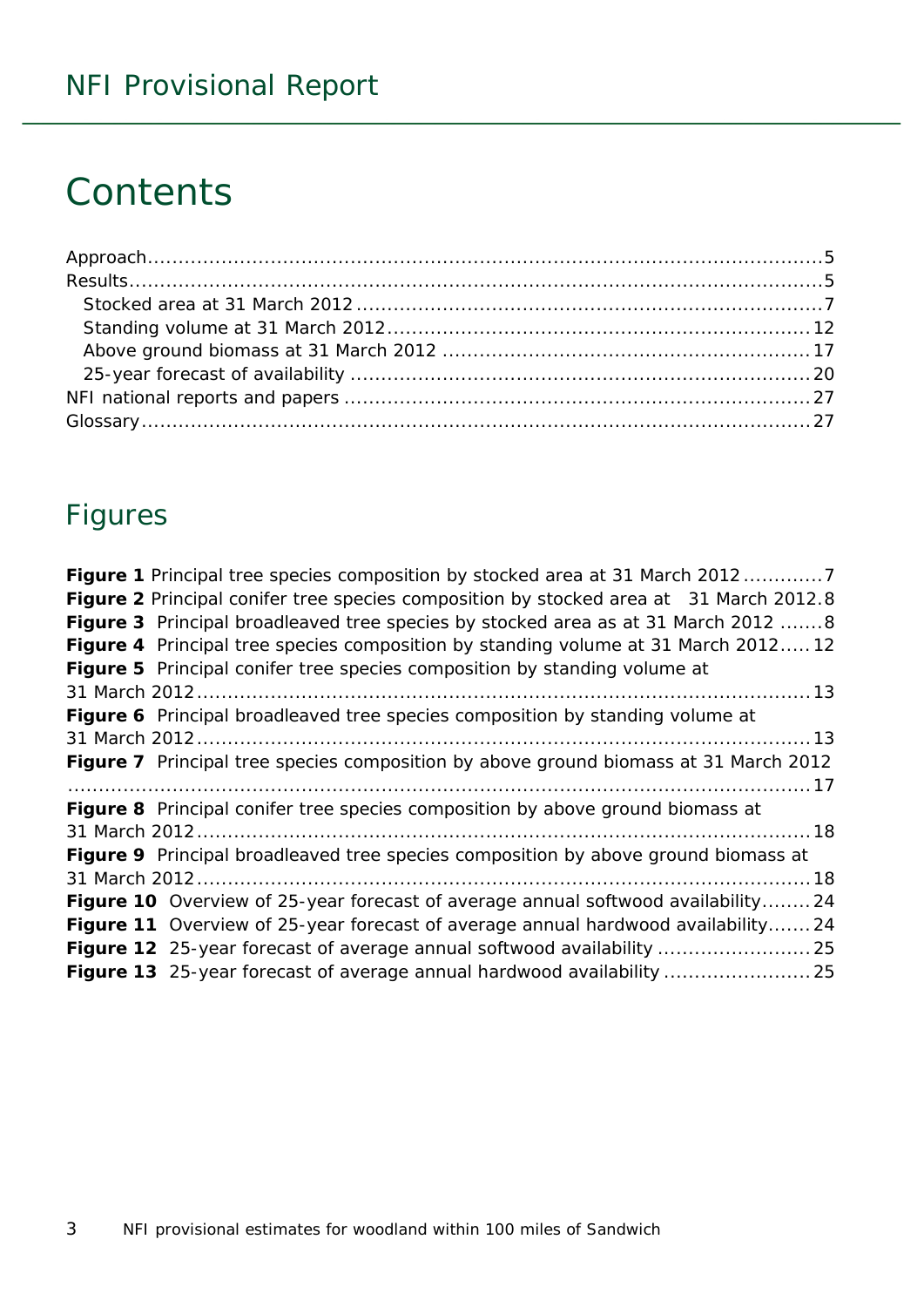## NFI Provisional Report

## Tables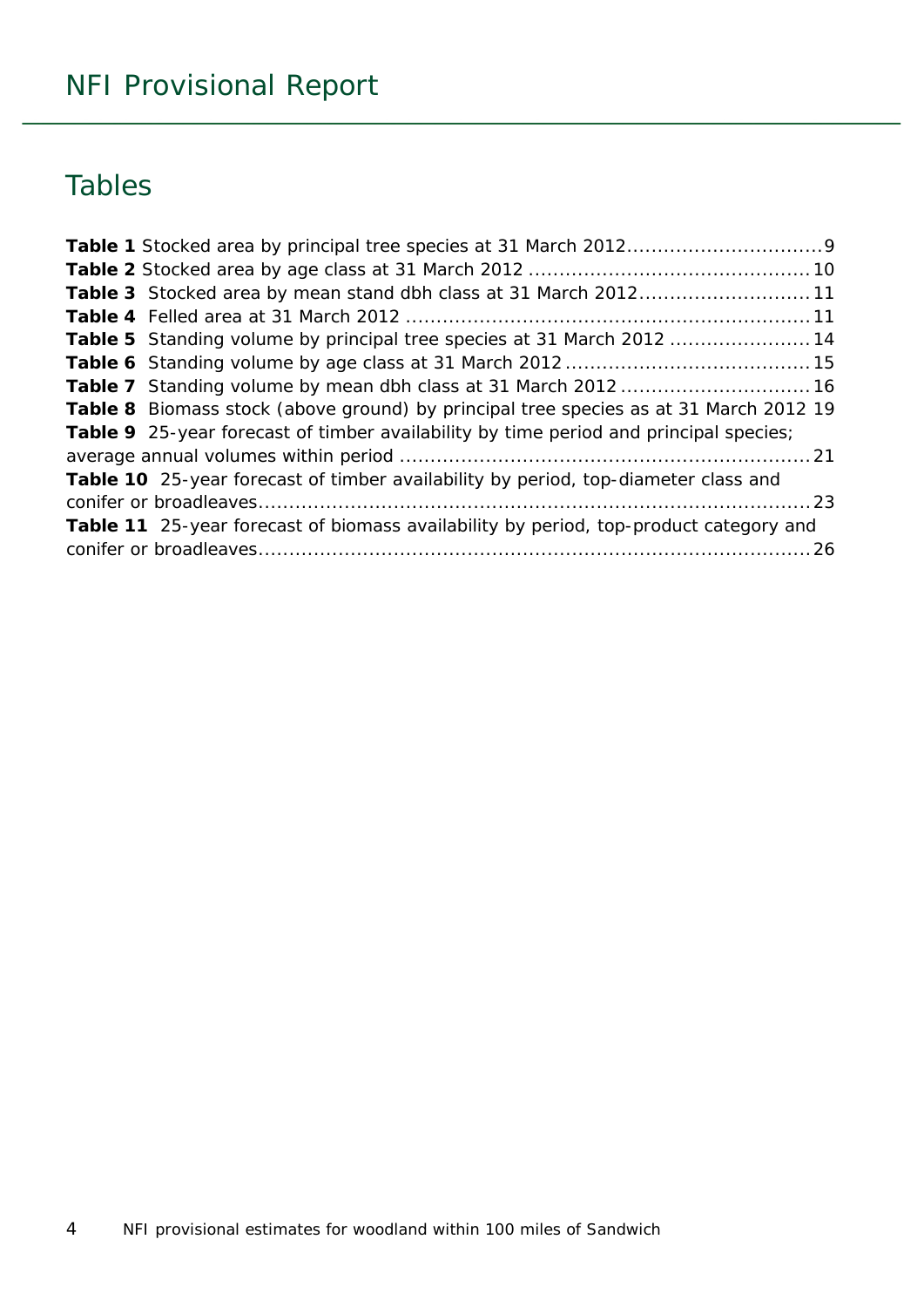## <span id="page-4-0"></span>Approach

The approach taken in the derivation of these results and to be used in their interpretation is described in the full suite of forecast reports which can be found at [www.forestresearch.gov.uk/forecast.](http://www.forestresearch.gov.uk/forecast) Refer to the *Standing timber volume in coniferous trees in Britain* (2012) and the *NFI preliminary estimates of quantities of broadleaved species in British Woodlands with special focus on ash* (2014) reports for a description of the underlying methodologies and interpretation, and also for the England and GB context. Refer to the *NFI forecasts methodology overview* (2012) report for a detailed description and discussion of forecasting future availability of timber from NFI field survey data and from information in the Forestry Commission's sub-compartment database (SCDB). The wider context of forecasts of timber production from woodland in Great Britain and its constituent countries under a range of harvesting scenarios can be found in the *50-year forecast of softwood timber availability* (2014) and the *50-year forecast of hardwood timber availability* (2014). The biomass is described in *Estimate of biomass in live woodland trees*, (2011) [\(www.forestresearch.gov.uk/forecast\)](http://www.forestresearch.gov.uk/forecast).

The estimates reported here are based upon field samples assessed between October 2009 and August 2013, the results of which have been subjected to rigorous data quality assurance procedures. These field samples constitute approximately two thirds of the sites to be sampled within the first cycle of NFI field sampling. As a consequence, the estimates in this report are classed as provisional.

## <span id="page-4-1"></span>**Results**

The results presented in this report are estimates of stocked areas and standing volumes at 31 March 2012, and 25-year forecasts of softwood and hardwood availability under the 'headline' harvesting scenario and modified to assume that all hardwoods are harvested in woodland within 100 miles of Sandwich. The data sources used for the compilation of these estimates are the same as described in the National Forest Inventory reports *Standing timber volume for coniferous trees in Britain* (2012), the *50 year forecast of softwood availability* (2014) and the *50-year forecast of hardwood availability* (2014). Estimates for the Forestry Commission (FC) estate are derived from their sub-compartment database, while those for the private sector (i.e. non-FC in England) estate are derived from information collected in the NFI field survey. A fuller description of these data sources and how they are used in the production of estimates, including sampling standard errors attached to the private sector estimates, is provided in the earlier documents.

The Private sector forecast in this report represents the potential availability of timber under the assumption of harvesting to maximise timber production. The actual levels of timber that will be produced will vary from the results reported here as production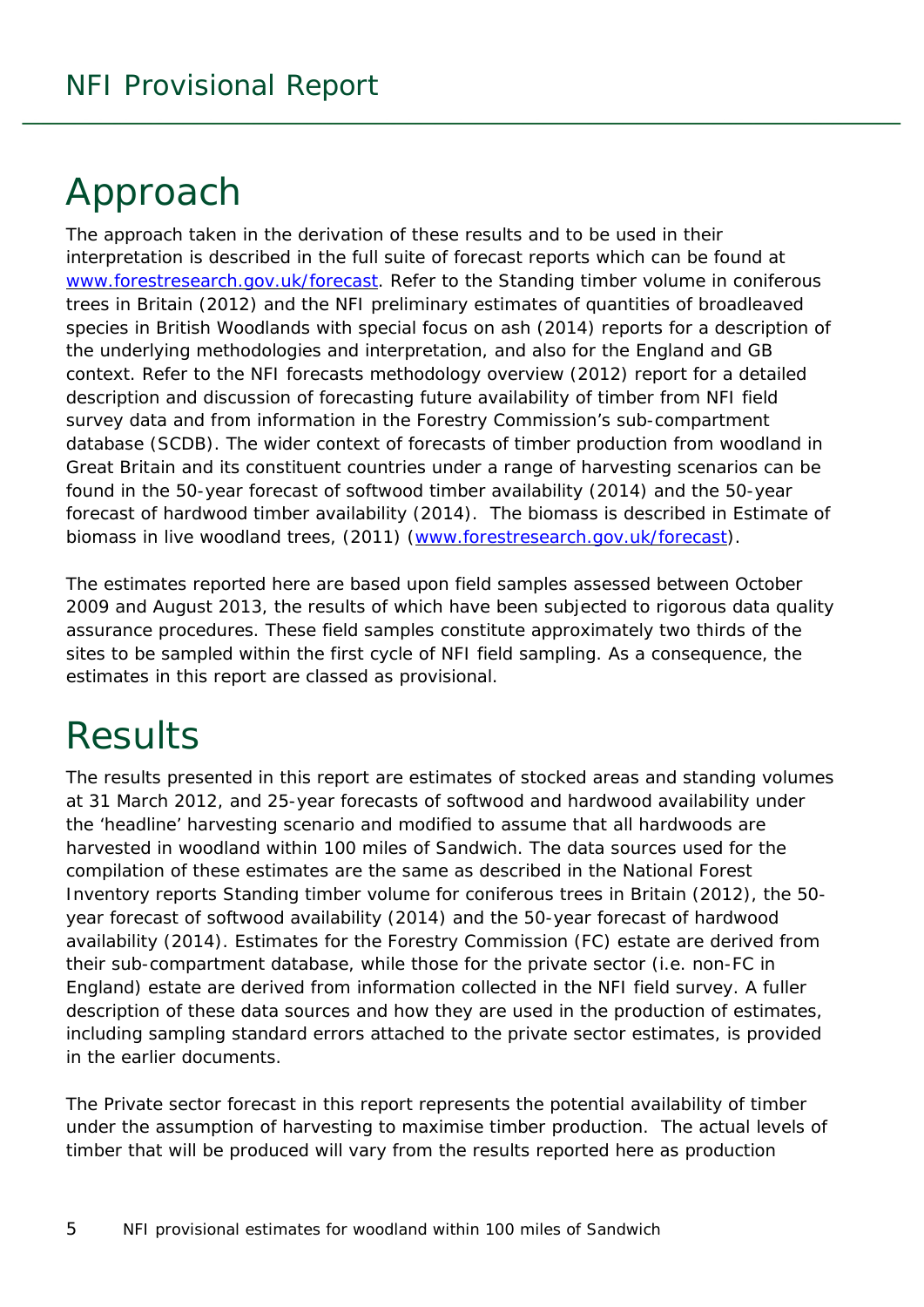depends on the harvesting choices made by forest and woodland owners who are unlikely to consistently choose to maximise production over the forecast period.

Results are provided for:

- stocked area at 31 March 2012 (**Figures 1 – 3** and **Tables 1 – 3**)
- felled area (**Table 4**)
- standing volume at 31 March 2012 (**Figures 4 – 6** and **Tables 5 – 7**)
- above ground biomass stocks at 31 March 2012 (**Figures 7 – 9** and **Table 8**)
- the 25-year timber forecast (**Figures 10 – 13** and **Tables 9 – 10**)
- the 25-year biomass forecast (**Table 11**)

The values in the tables have been independently rounded, so may not add to the totals shown. In some breakdowns of Private sector estimates, the estimates in the body of the table may not sum to the quoted total because each individual value, including the total, has been independently generated by the estimation procedure used for results from the NFI sample survey. Sampling standard errors (SE) attached to Private sector estimates are expressed in relative terms (%) to the right of the relevant estimate.

Where the standard error is high this indicates that the estimate should be interpreted with a degree of caution. Any estimate with a relatively large standard error is shown in amber in the tables.

These standard errors depend on the combination of a number of factors but broadly:

- The more woodland that is within the area of interest the more samples that will have been selected, generally leading to lower standard errors
- Increasing the number of categories and sub-categories used (e.g. conifers and broadleaves then sub-divided into species groupings) will result in higher standard errors, especially for the categories that occur less frequently such as minor species
- More variability will also result in higher standard errors; for instance if a species is usually more evenly stocked when compared with another then its standard error will tend to be lower than the latter species.

In this report, for the 100 mile radius, for some of the variables reported, the categories have been pooled into broader categories to produce figures with more acceptable standard errors.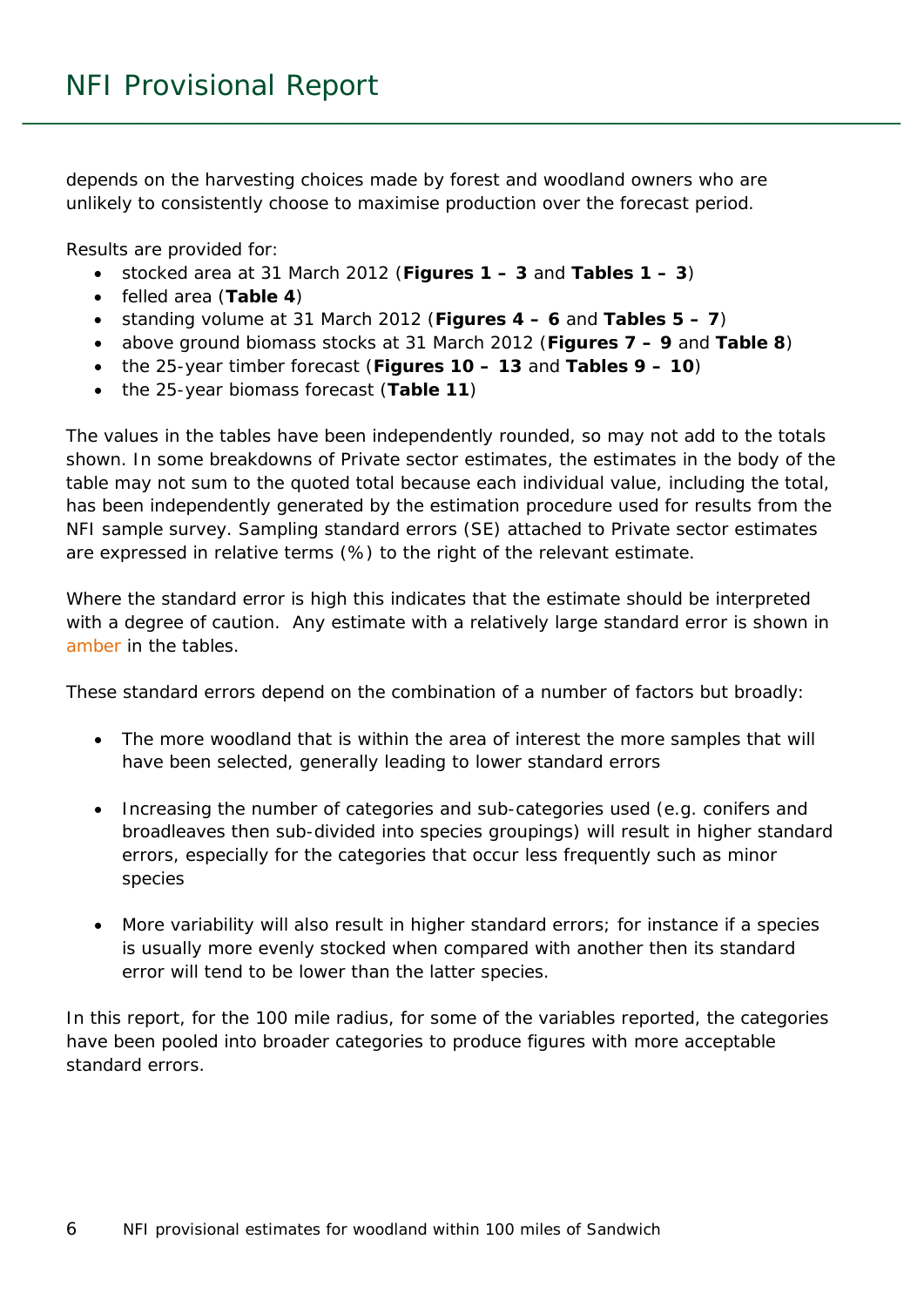## NFI Provisional Report

## <span id="page-6-0"></span>Stocked area at 31 March 2012

#### <span id="page-6-1"></span>**Figure 1** Principal tree species composition by stocked area at 31 March 2012

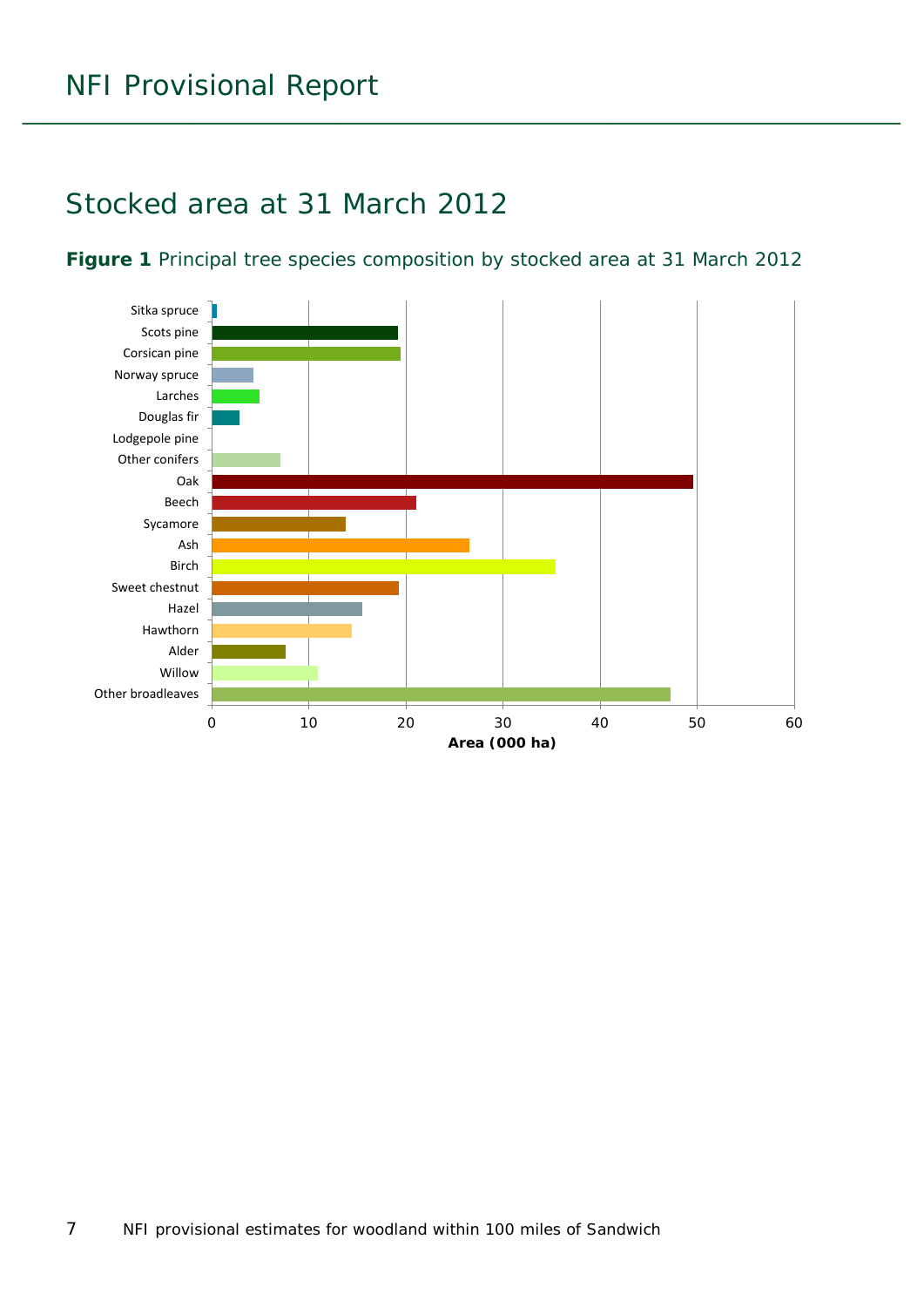

<span id="page-7-0"></span>**Figure 2** Principal conifer tree species composition by stocked area at 31 March 2012

<span id="page-7-1"></span>**Figure 3** Principal broadleaved tree species by stocked area as at 31 March 2012

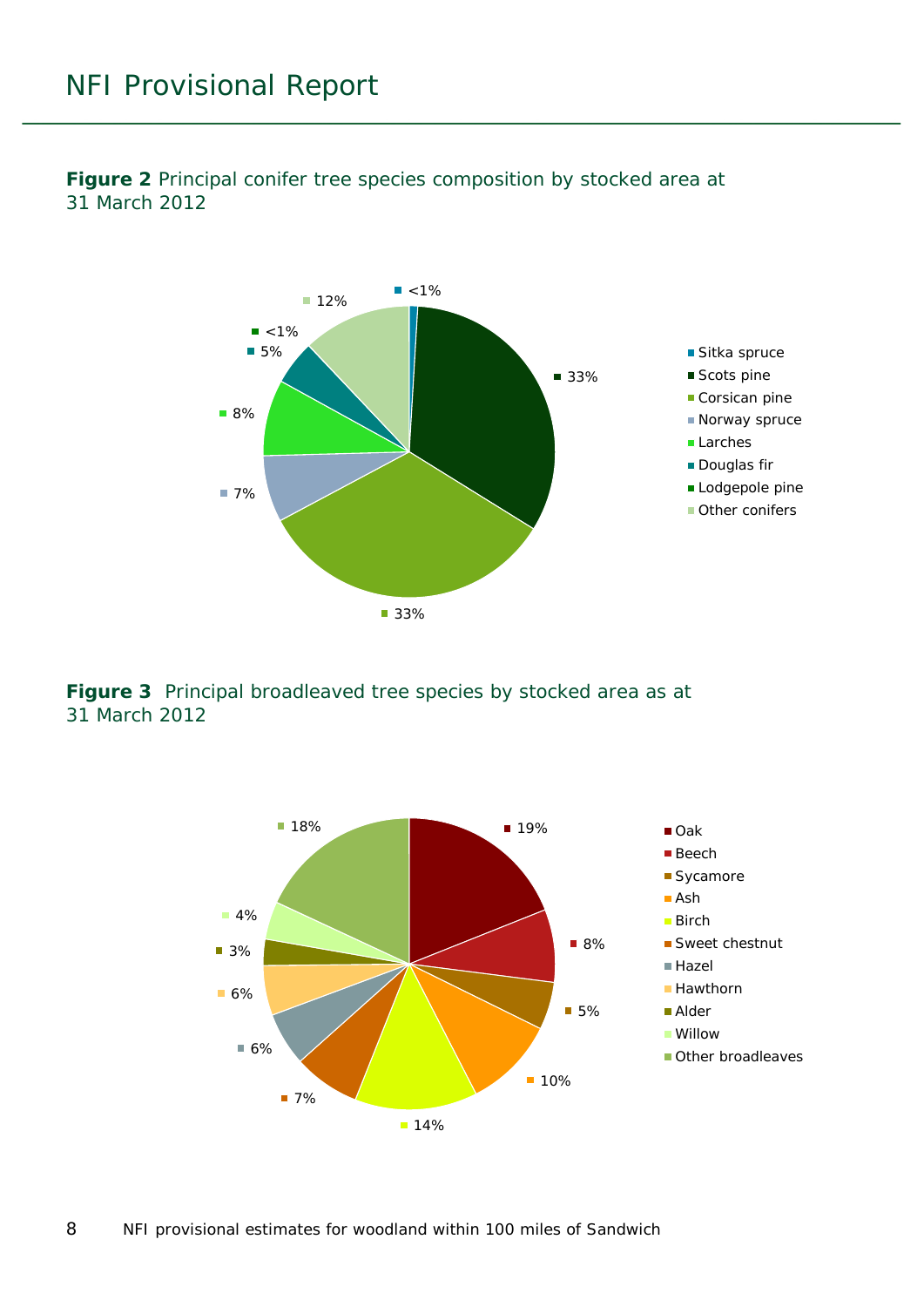#### <span id="page-8-0"></span>**Table 1** Stocked area by principal tree species at 31 March 2012

|                        | <b>FC</b>                  | Private sector             |                  | Total              |
|------------------------|----------------------------|----------------------------|------------------|--------------------|
| Principal species      | area<br>$(000 \text{ ha})$ | area<br>$(000 \text{ ha})$ | SE%              | area<br>$(000$ ha) |
| Conifers               |                            |                            |                  |                    |
| Sitka spruce           | < 0.1                      | 0.5                        | 44               | 0.5                |
| Scots pine             | 4.2                        | 15.0                       | 8                | 19.2               |
| Corsican pine          | 14.7                       | 4.8                        | 15               | 19.5               |
| Norway spruce          | 0.5                        | 3.8                        | 15               | 4.3                |
| Larches                | 0.6                        | 4.3                        | 13               | 4.9                |
| Douglas fir            | 1.0                        | 1.9                        | 21               | 2.9                |
| Lodgepole pine         | < 0.1                      | 0.0                        |                  | < 0.1              |
| Other conifers         | 0.8                        | 6.2                        | 12               | 7.0                |
| <b>All conifers</b>    | 21.8                       | 36.5                       | $\boldsymbol{4}$ | 58.4               |
| <b>Broadleaves</b>     |                            |                            |                  |                    |
| Oak                    | 2.0                        | 47.5                       | 5                | 49.6               |
| <b>Beech</b>           | 3.9                        | 17.2                       | 8                | 21.1               |
| Sycamore               | 0.3                        | 13.5                       | 10 <sup>2</sup>  | 13.8               |
| Ash                    | 0.5                        | 26.1                       | 6                | 26.5               |
| <b>Birch</b>           | 1.5                        | 33.9                       | 6                | 35.4               |
| Sweet chestnut         | 0.2                        | 19.1                       | 9                | 19.3               |
| Hazel                  | < 0.1                      | 15.5                       | 8                | 15.5               |
| Hawthorn               | < 0.1                      | 14.4                       | 9                | 14.4               |
| Alder                  | 0.1                        | 7.5                        | 15               | 7.6                |
| Willow                 | < 0.1                      | 10.9                       | 11               | 10.9               |
| Other broadleaves      | 2.1                        | 45.1                       | 5                | 47.2               |
| <b>All broadleaves</b> | 10.7                       | 251.1                      | $\mathbf{1}$     | 261.8              |
| All species            |                            |                            |                  |                    |
| <b>All species</b>     | 32.5                       | 287.6                      | $\mathbf{1}$     | 320.1              |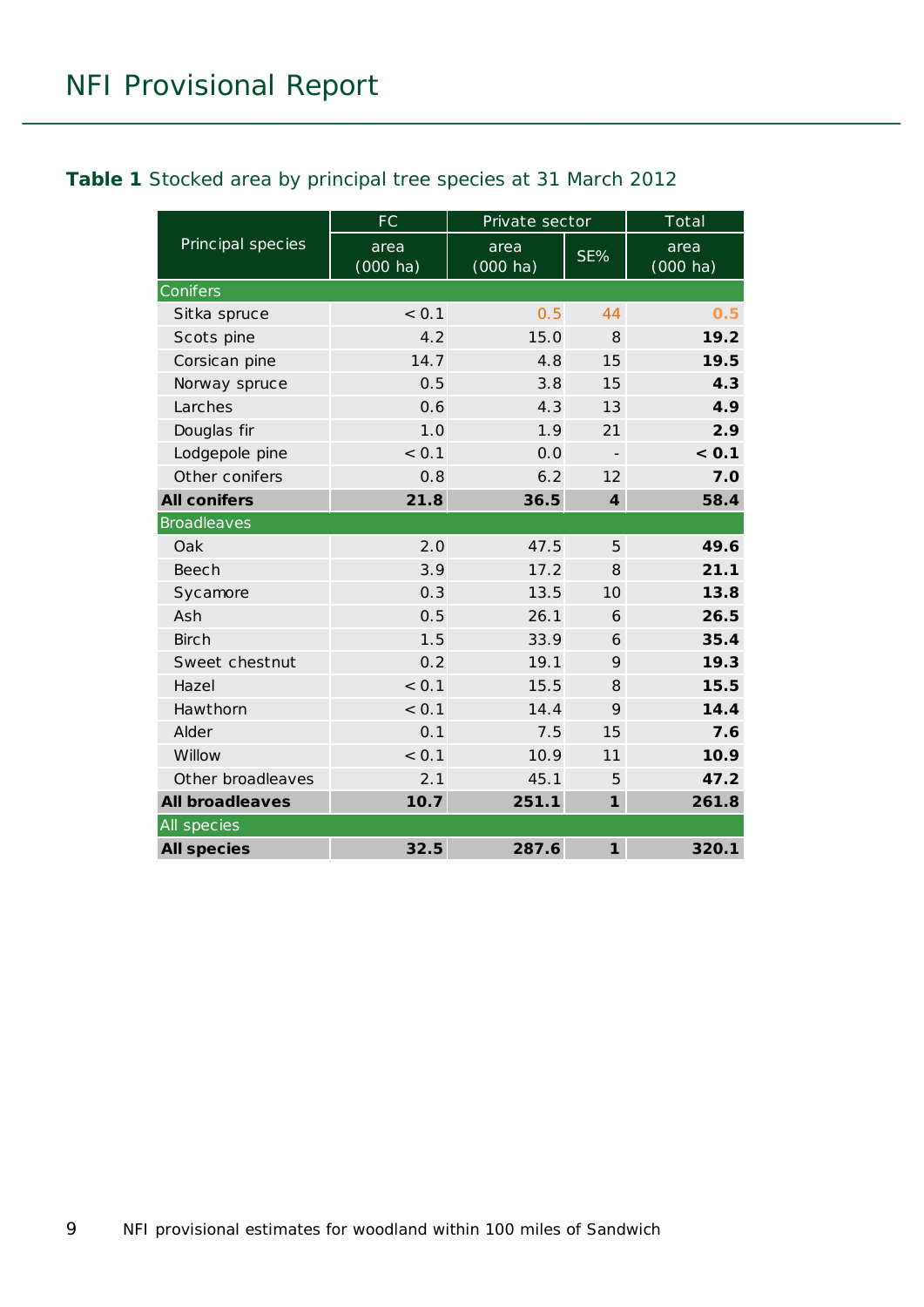#### <span id="page-9-0"></span>**Table 2** Stocked area by age class at 31 March 2012

|                 | FC                         | Private sector             |                  | Total                      |
|-----------------|----------------------------|----------------------------|------------------|----------------------------|
| Age class       | area<br>$(000 \text{ ha})$ | area<br>$(000 \text{ ha})$ | SE%              | area<br>$(000 \text{ ha})$ |
| All conifers    |                            |                            |                  |                            |
| 0-10 years      | 1.8                        | 1.0                        | 36               | 2.8                        |
| $11-20$ years   | 4.0                        | 0.9                        | 30               | 4.8                        |
| $21-40$ years   | 7.8                        | 11.0                       | 9                | 18.8                       |
| $41-60$ years   | 5.2                        | 18.8                       | $\overline{7}$   | 24.0                       |
| $61-80$ years   | 1.5                        | 3.6                        | 17               | 5.1                        |
| 81-100 years    | 1.4                        | 0.9                        | 32               | 2.3                        |
| $100+years$     | 0.1                        | 0.4                        | 38               | 0.6                        |
| <b>Total</b>    | 21.8                       | 36.5                       | $\boldsymbol{4}$ | 58.4                       |
| All broadleaves |                            |                            |                  |                            |
| 0-10 years      | 0.4                        | 23.9                       | $\overline{7}$   | 24.3                       |
| $11-20$ years   | 0.8                        | 24.9                       | $\overline{7}$   | 25.7                       |
| $21-40$ years   | 1.2                        | 76.8                       | $\overline{4}$   | 78.0                       |
| 41-60 years     | 3.4                        | 45.3                       | 5                | 48.7                       |
| $61-80$ years   | 3.1                        | 37.4                       | 6                | 40.5                       |
| 81-100 years    | 0.9                        | 28.9                       | 7                | 29.8                       |
| $100+years$     | 0.8                        | 13.9                       | 10               | 14.7                       |
| <b>Total</b>    | 10.7                       | 251.1                      | $\mathbf{1}$     | 261.8                      |
| All species     |                            |                            |                  |                            |
| 0-10 years      | 2.2                        | 24.9                       | $\overline{7}$   | 27.1                       |
| $11-20$ years   | 4.8                        | 25.8                       | 7                | 30.5                       |
| $21-40$ years   | 9.1                        | 87.8                       | 3                | 96.8                       |
| 41-60 years     | 8.6                        | 64.1                       | $\overline{4}$   | 72.7                       |
| $61-80$ years   | 4.5                        | 40.9                       | 5                | 45.5                       |
| 81-100 years    | 2.4                        | 29.8                       | $\overline{7}$   | 32.1                       |
| $100+$ years    | 1.0                        | 14.3                       | 10               | 15.3                       |
| <b>Total</b>    | 32.5                       | 287.6                      | $\mathbf{1}$     | 320.1                      |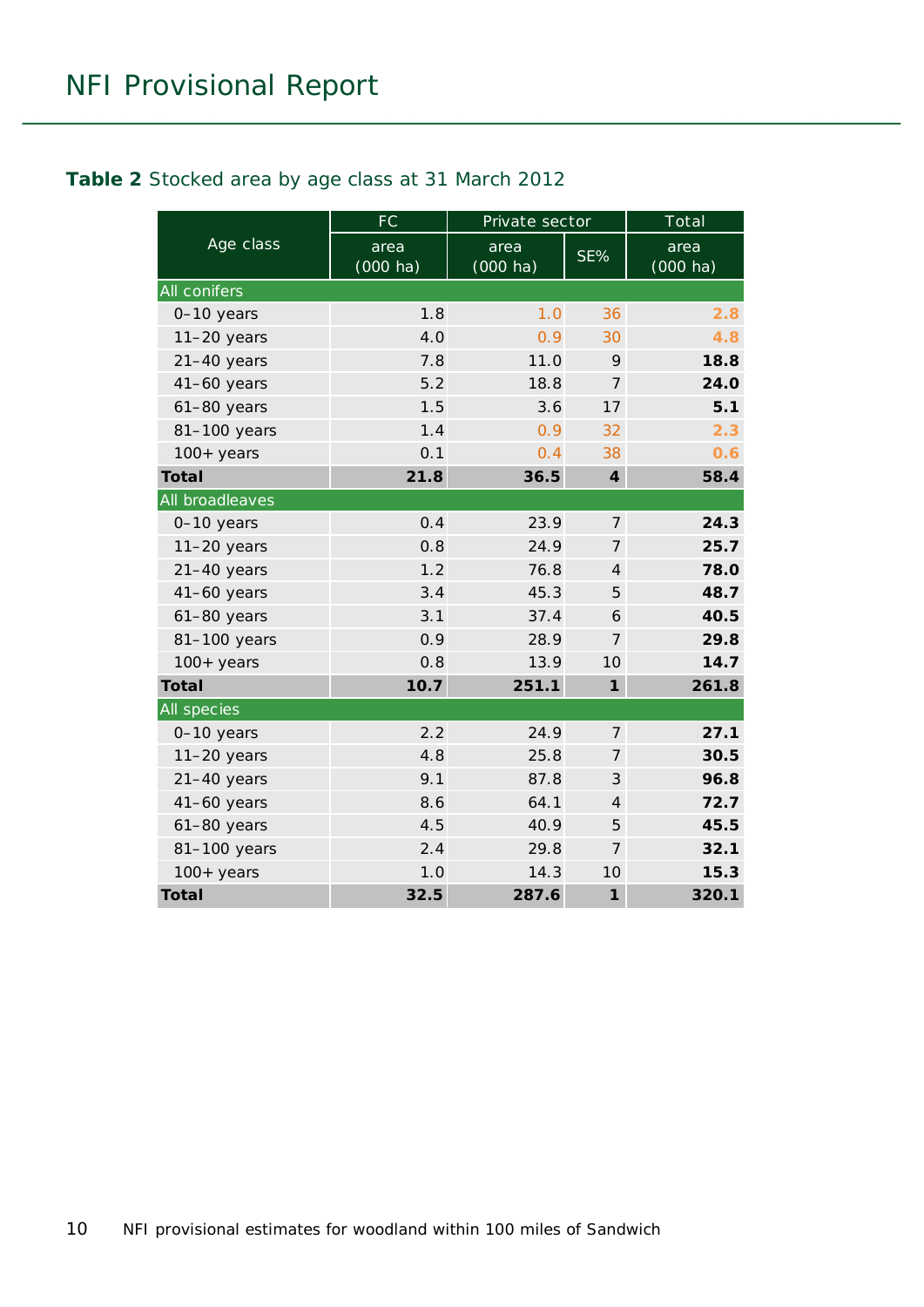#### <span id="page-10-0"></span>**Table 3** Stocked area by mean stand dbh class at 31 March 2012

|                     | <b>FC</b>                  | Private sector             |                            | Total                      |
|---------------------|----------------------------|----------------------------|----------------------------|----------------------------|
| Mean stand DBH      | area<br>$(000 \text{ ha})$ | area<br>$(000 \text{ ha})$ | $SE\%$                     | area<br>$(000 \text{ ha})$ |
| <b>All conifers</b> |                            |                            |                            |                            |
| $0-7$ cm            | 2.2                        | 0.9                        | 31                         | 3.1                        |
| 7-10 cm             | 0.8                        | 1.3                        | 22                         | 2.1                        |
| 10-15 cm            | 4.7                        | 2.2                        | 19                         | 7.0                        |
| 15-20 cm            | 3.8                        | 5.1                        | 13                         | 9.0                        |
| 20-30 cm            | 4.2                        | 10.1                       | 9                          | 14.3                       |
| 30-40 cm            | 3.0                        | 9.9                        | 10                         | 12.9                       |
| 40-60 cm            | 2.8                        | 5.7                        | 12                         | 8.5                        |
| 60-80 cm            | 0.3                        | 0.9                        | 35                         | 1.2                        |
| $80+cm$             | < 0.1                      | 0.4                        | 42                         | 0.4                        |
| <b>Total</b>        | 21.8                       | 36.5                       | $\boldsymbol{4}$           | 58.4                       |
| All broadleaves     |                            |                            |                            |                            |
| $0-7$ cm            | 0.8                        | 30.4                       | 7                          | 31.2                       |
| 7-10 cm             | 1.4                        | 43.8                       | $\overline{4}$             | 45.2                       |
| 10-15 cm            | 1.2                        | 40.4                       | 5                          | 41.6                       |
| 15-20 cm            | 1.5                        | 25.8                       | 6                          | 27.3                       |
| 20-30 cm            | 3.6                        | 37.5                       | 5                          | 41.1                       |
| 30-40 cm            | 1.6                        | 27.3                       | 6                          | 28.9                       |
| 40-60 cm            | 0.5                        | 29.2                       | 6                          | 29.7                       |
| 60-80 cm            | < 0.1                      | 9.4                        | 11                         | 9.5                        |
| $80+cm$             | < 0.1                      | 7.3                        | 15                         | 7.3                        |
| <b>Total</b>        | 10.7                       | 251.1                      | $\mathbf{1}$               | 261.8                      |
| All species         |                            |                            |                            |                            |
| $0-7$ cm            | 3.0                        | 31.3                       | $\overline{7}$             | 34.2                       |
| 7-10 cm             | 2.2                        | 45.1                       | $\overline{4}$             | 47.3                       |
| 10-15 cm            | 6.0                        | 42.6                       | $\sqrt{5}$                 | 48.5                       |
| 15-20 cm            | 5.3                        | 31.0                       | $\sqrt{5}$                 | 36.3                       |
| 20-30 cm            | 7.8                        | 47.6                       | $\sqrt{4}$                 | 55.4                       |
| 30-40 cm            | 4.6                        | 37.2                       | 5                          | 41.8                       |
| 40-60 cm            | 3.3                        | 34.8                       | 6                          | 38.1                       |
| 60-80 cm            | 0.4                        | 10.3                       | 11                         | 10.7                       |
| $80+cm$             | < 0.1                      | 7.7                        | 15                         | 7.7                        |
| <b>Total</b>        | 32.5                       | 287.6                      | $\boldsymbol{\mathcal{I}}$ | 320.1                      |

#### <span id="page-10-1"></span>**Table 4** Felled area at 31 March 2012

|                  | FC.                        | Private sector             |     | Total                      |
|------------------|----------------------------|----------------------------|-----|----------------------------|
| Clearfelled area | area<br>$(000 \text{ ha})$ | area<br>$(000 \text{ ha})$ | SE% | area<br>$(000 \text{ ha})$ |
|                  | < 0.1                      | 2.8                        | 23  | 2.8                        |

11 NFI provisional estimates for woodland within 100 miles of Sandwich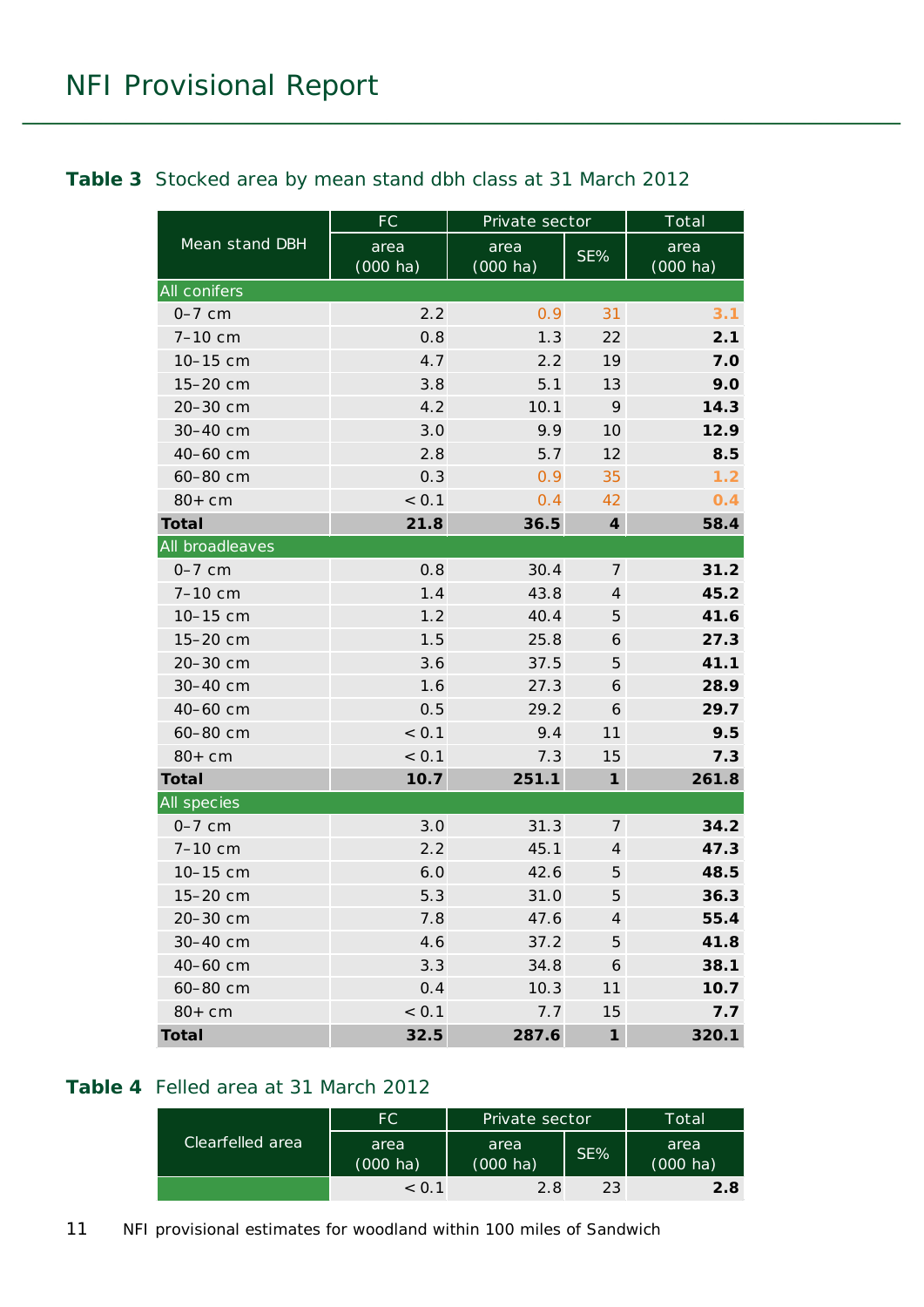### <span id="page-11-0"></span>Standing volume at 31 March 2012

<span id="page-11-1"></span>**Figure 4** Principal tree species composition by standing volume at 31 March 2012

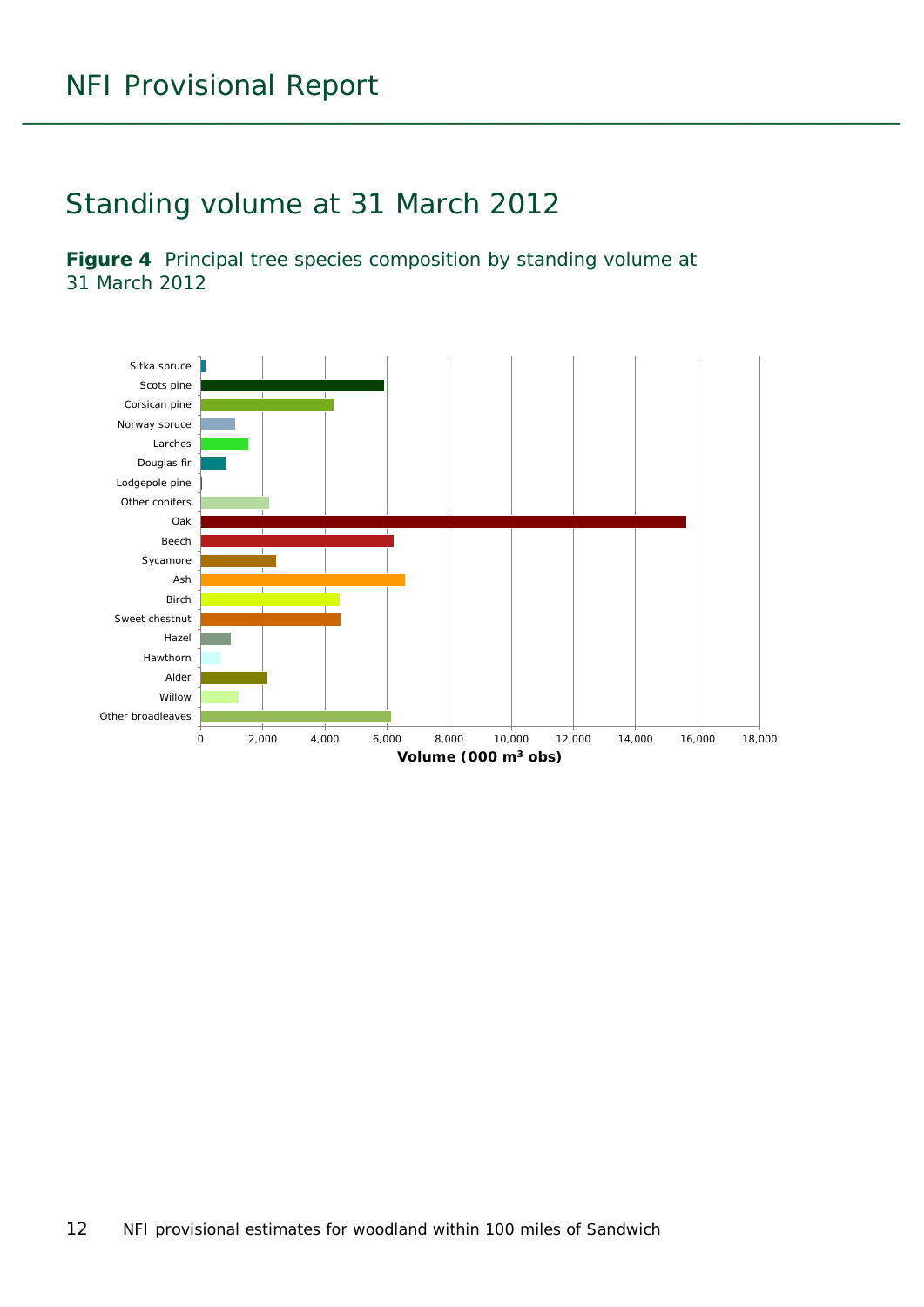<span id="page-12-0"></span>**Figure 5** Principal conifer tree species composition by standing volume at 31 March 2012



<span id="page-12-1"></span>**Figure 6** Principal broadleaved tree species composition by standing volume at 31 March 2012

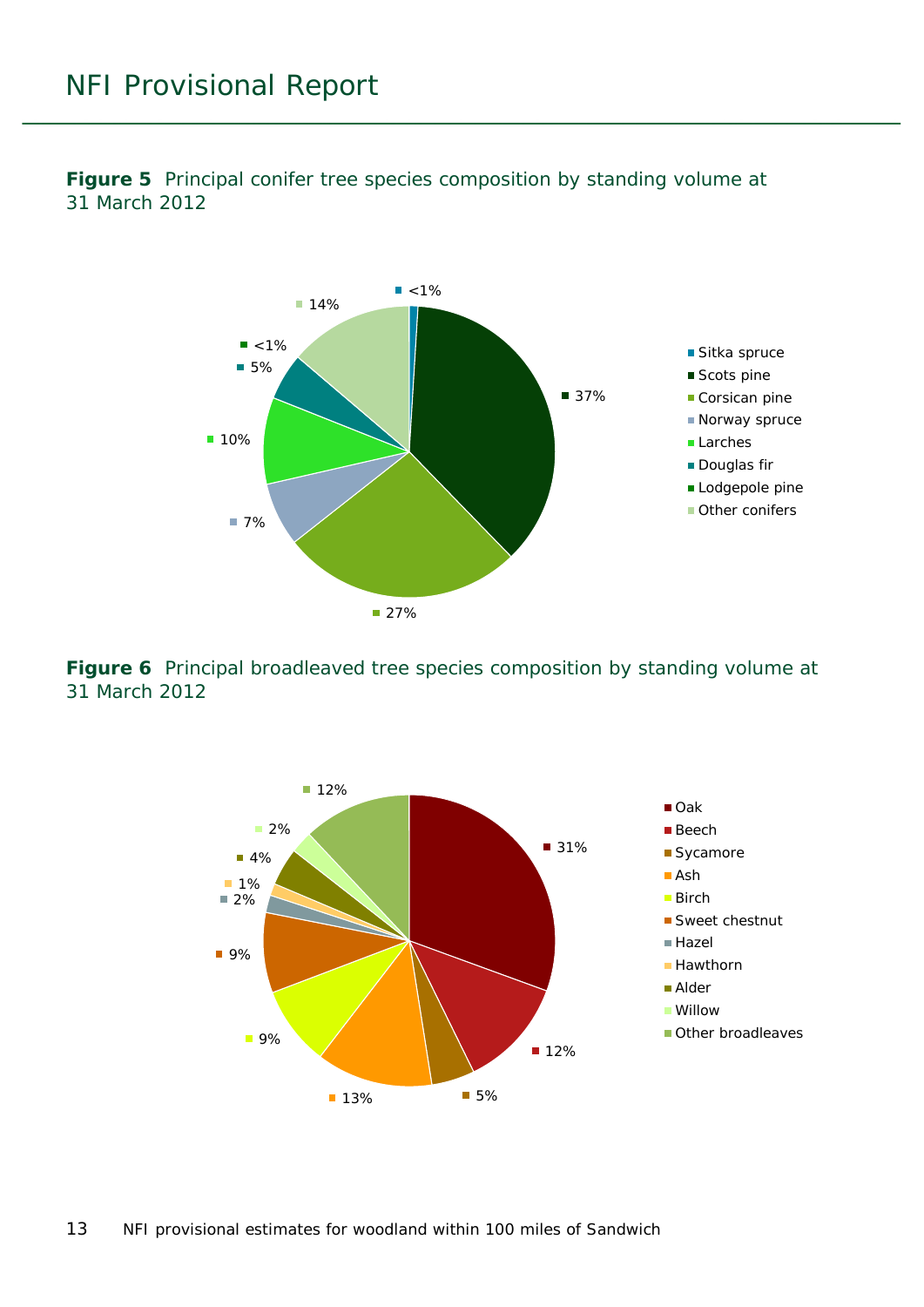#### <span id="page-13-0"></span>**Table 5** Standing volume by principal tree species at 31 March 2012

|                        | <b>FC</b>                           | Private sector                      |                          | Total                               |
|------------------------|-------------------------------------|-------------------------------------|--------------------------|-------------------------------------|
| Principal species      | volume                              | volume                              | SE%                      | volume                              |
|                        | $(000 \; \text{m}^3 \; \text{obs})$ | $(000 \; \text{m}^3 \; \text{obs})$ |                          | $(000 \; \text{m}^3 \; \text{obs})$ |
| Conifers               |                                     |                                     |                          |                                     |
| Sitka spruce           | < 1                                 | 156                                 | 44                       | 157                                 |
| Scots pine             | 962                                 | 4,955                               | 9                        | 5,916                               |
| Corsican pine          | 2,578                               | 1,706                               | 16                       | 4,284                               |
| Norway spruce          | 133                                 | 1,001                               | 17                       | 1,134                               |
| Larches                | 92                                  | 1,454                               | 14                       | 1,546                               |
| Douglas fir            | 182                                 | 653                                 | 21                       | 835                                 |
| Lodgepole pine         | 3                                   | $\Omega$                            | $\overline{\phantom{m}}$ | 3                                   |
| Other conifers         | 280                                 | 1,933                               | 17                       | 2,213                               |
| <b>All conifers</b>    | 4,230                               | 11,827                              | 5                        | 16,057                              |
| <b>Broadleaves</b>     |                                     |                                     |                          |                                     |
| Oak                    | 320                                 | 15,321                              | 6                        | 15,641                              |
| Beech                  | 692                                 | 5,525                               | 12                       | 6,217                               |
| Sycamore               | 31                                  | 2,417                               | 14                       | 2,448                               |
| Ash                    | 71                                  | 6,528                               | 9                        | 6,599                               |
| <b>Birch</b>           | 125                                 | 4,373                               | $\overline{7}$           | 4,499                               |
| Sweet chestnut         | 24                                  | 4,532                               | 11                       | 4,555                               |
| Hazel                  | $\overline{4}$                      | 983                                 | 10                       | 987                                 |
| Hawthorn               | < 1                                 | 681                                 | 12                       | 682                                 |
| Alder                  | 18                                  | 2,126                               | 17                       | 2,145                               |
| Willow                 | $<$ 1                               | 1,244                               | 15                       | 1,245                               |
| Other broadleaves      | 210                                 | 5,924                               | 9                        | 6,135                               |
| <b>All broadleaves</b> | 1,497                               | 49,638                              | $\mathbf{3}$             | 51,135                              |
| All species            |                                     |                                     |                          |                                     |
| <b>All species</b>     | 5,727                               | 61,428                              | $\overline{2}$           | 67,156                              |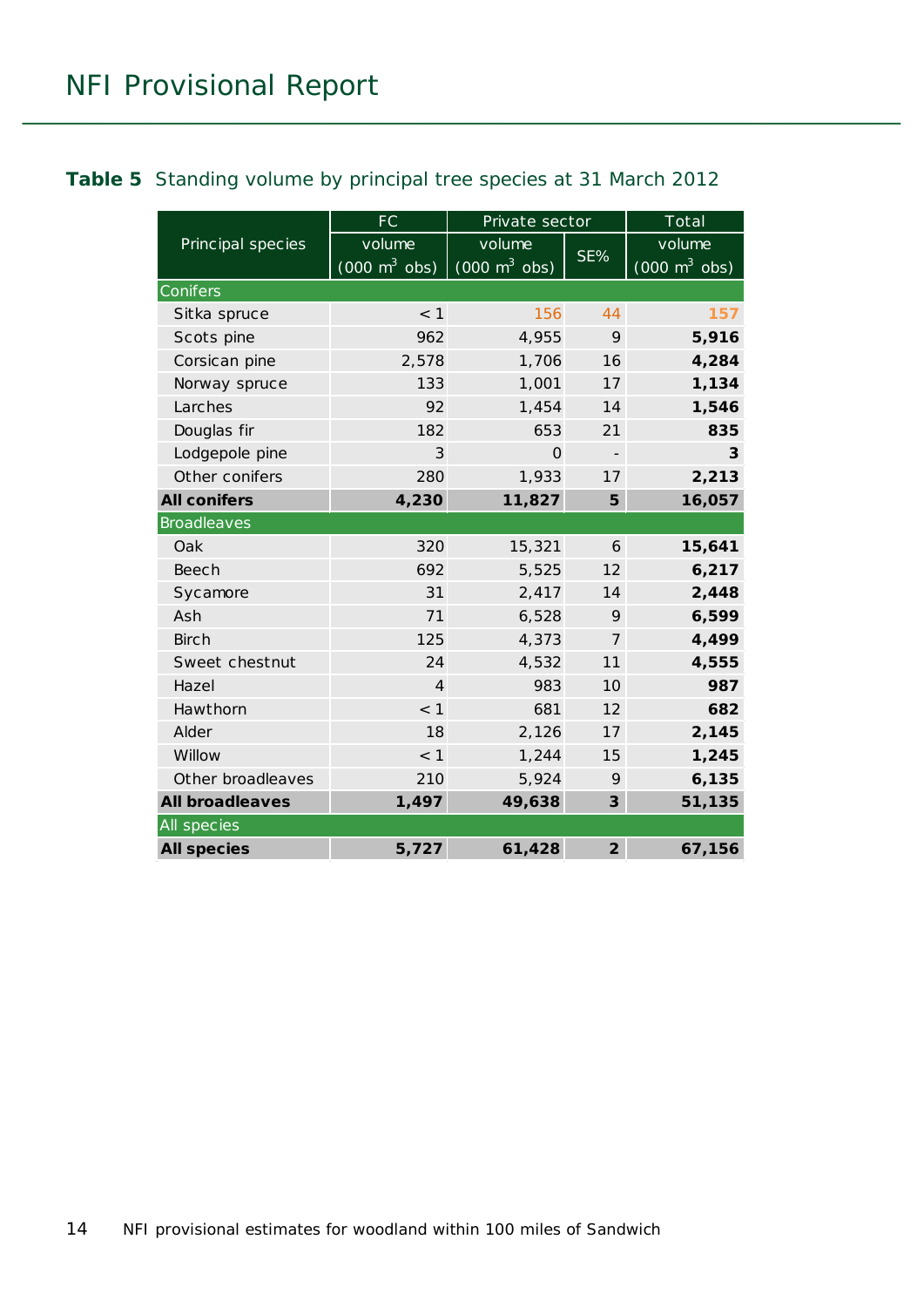#### <span id="page-14-0"></span>**Table 6** Standing volume by age class at 31 March 2012

|                 | <b>FC</b>                       | Private sector                  |                | Total                           |
|-----------------|---------------------------------|---------------------------------|----------------|---------------------------------|
| Age class       | volume                          | volume                          | SE%            | volume                          |
|                 | $(000 \text{ m}^3 \text{ obs})$ | $(000 \text{ m}^3 \text{ obs})$ |                | $(000 \text{ m}^3 \text{ obs})$ |
| All conifers    |                                 |                                 |                |                                 |
| 0-10 years      | < 1                             | $\overline{2}$                  | 69             | 2                               |
| $11-20$ years   | 234                             | 54                              | 40             | 288                             |
| $21-40$ years   | 1,344                           | 2,729                           | 11             | 4,073                           |
| $41-60$ years   | 1,572                           | 6,486                           | 8              | 8,058                           |
| $61-80$ years   | 504                             | 1,848                           | 19             | 2,352                           |
| 81-100 years    | 515                             | 434                             | 43             | 949                             |
| $100+$ years    | 61                              | 273                             | 37             | 334                             |
| <b>Total</b>    | 4,230                           | 11,827                          | 5              | 16,057                          |
| All broadleaves |                                 |                                 |                |                                 |
| 0-10 years      | $<$ 1                           | 31                              | 35             | 31                              |
| $11-20$ years   | 10                              | 834                             | 10             | 844                             |
| $21-40$ years   | 63                              | 9,068                           | 5              | 9,131                           |
| $41-60$ years   | 485                             | 9,669                           | 6              | 10,154                          |
| $61-80$ years   | 564                             | 11,687                          | 7              | 12,251                          |
| 81-100 years    | 170                             | 11,582                          | 7              | 11,752                          |
| $100+$ years    | 205                             | 6,766                           | 12             | 6,971                           |
| <b>Total</b>    | 1,497                           | 49,638                          | $\mathfrak{z}$ | 51,135                          |
| All species     |                                 |                                 |                |                                 |
| 0-10 years      | < 1                             | 34                              | 33             | 34                              |
| $11-20$ years   | 244                             | 889                             | 10             | 1,133                           |
| $21-40$ years   | 1,407                           | 11,807                          | 5              | 13,213                          |
| 41-60 years     | 2,057                           | 16,164                          | 5              | 18,221                          |
| $61-80$ years   | 1,068                           | 13,475                          | 6              | 14,543                          |
| 81-100 years    | 685                             | 12,020                          | 7              | 12,704                          |
| $100+$ years    | 266                             | 7,042                           | 11             | 7,308                           |
| <b>Total</b>    | 5,727                           | 61,428                          | $\overline{2}$ | 67,156                          |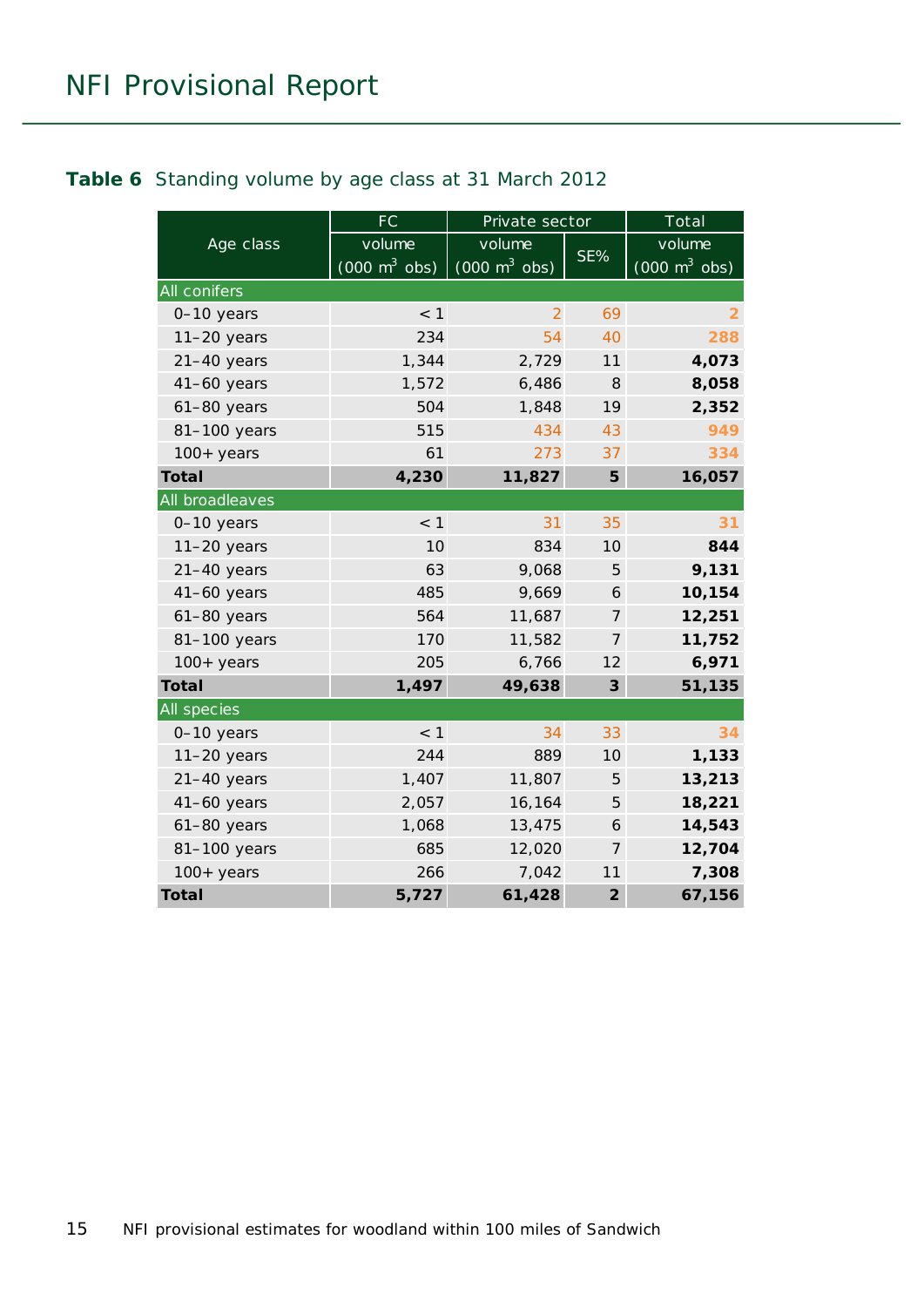<span id="page-15-0"></span>

|                     | FC                                  | Private sector                  |                 | Total                               |
|---------------------|-------------------------------------|---------------------------------|-----------------|-------------------------------------|
| Mean stand DBH      | volume                              | volume                          |                 | volume                              |
|                     | $(000 \; \text{m}^3 \; \text{obs})$ | $(000 \text{ m}^3 \text{ obs})$ | SE%             | $(000 \; \text{m}^3 \; \text{obs})$ |
| <b>All conifers</b> |                                     |                                 |                 |                                     |
| $0-7$ cm            | < 1                                 | < 1                             | 64              | < 1                                 |
| 7-10 cm             | 13                                  | 35                              | 27              | 48                                  |
| 10-15 cm            | 449                                 | 274                             | 25              | 723                                 |
| 15-20 cm            | 664                                 | 1,179                           | 15              | 1,843                               |
| 20-30 cm            | 1,084                               | 3,315                           | 11              | 4,399                               |
| 30-40 cm            | 917                                 | 3,505                           | 10              | 4,422                               |
| 40-60 cm            | 976                                 | 2,714                           | 13              | 3,690                               |
| 60-80 cm            | 122                                 | 479                             | 30              | 601                                 |
| $80+cm$             | $\overline{4}$                      | 326                             | 37              | 330                                 |
| <b>Total</b>        | 4,230                               | 11,827                          | $5\overline{)}$ | 16,057                              |
| All broadleaves     |                                     |                                 |                 |                                     |
| $0-7$ cm            | $\overline{4}$                      | 134                             | 12              | 139                                 |
| 7-10 cm             | 41                                  | 1,731                           | 6               | 1,773                               |
| 10-15 cm            | 166                                 | 4,578                           | 6               | 4,745                               |
| 15-20 cm            | 239                                 | 4,613                           | $\overline{7}$  | 4,852                               |
| 20-30 cm            | 607                                 | 8,988                           | 6               | 9,595                               |
| 30-40 cm            | 335                                 | 7,920                           | $\overline{7}$  | 8,255                               |
| 40-60 cm            | 91                                  | 11,041                          | $\overline{7}$  | 11,132                              |
| 60-80 cm            | 11                                  | 4,952                           | 11              | 4,964                               |
| $80+cm$             | 2                                   | 5,680                           | 15              | 5,682                               |
| <b>Total</b>        | 1,497                               | 49,638                          | $\mathbf{3}$    | 51,135                              |
| All species         |                                     |                                 |                 |                                     |
| $0-7$ cm            | $\overline{4}$                      | 135                             | 12              | 139                                 |
| 7-10 cm             | 54                                  | 1,766                           | 6               | 1,821                               |
| 10-15 cm            | 615                                 | 4,852                           | $\sqrt{5}$      | 5,467                               |
| 15-20 cm            | 903                                 | 5,797                           | 7               | 6,701                               |
| 20-30 cm            | 1,691                               | 12,306                          | 5               | 13,997                              |
| 30-40 cm            | 1,253                               | 11,430                          | 6               | 12,683                              |
| 40-60 cm            | 1,067                               | 13,742                          | 6               | 14,809                              |
| 60-80 cm            | 133                                 | 5,391                           | 10              | 5,525                               |
| $80+cm$             | 6                                   | 6,009                           | 15              | 6,015                               |
| <b>Total</b>        | 5,727                               | 61,428                          | $\overline{2}$  | 67,156                              |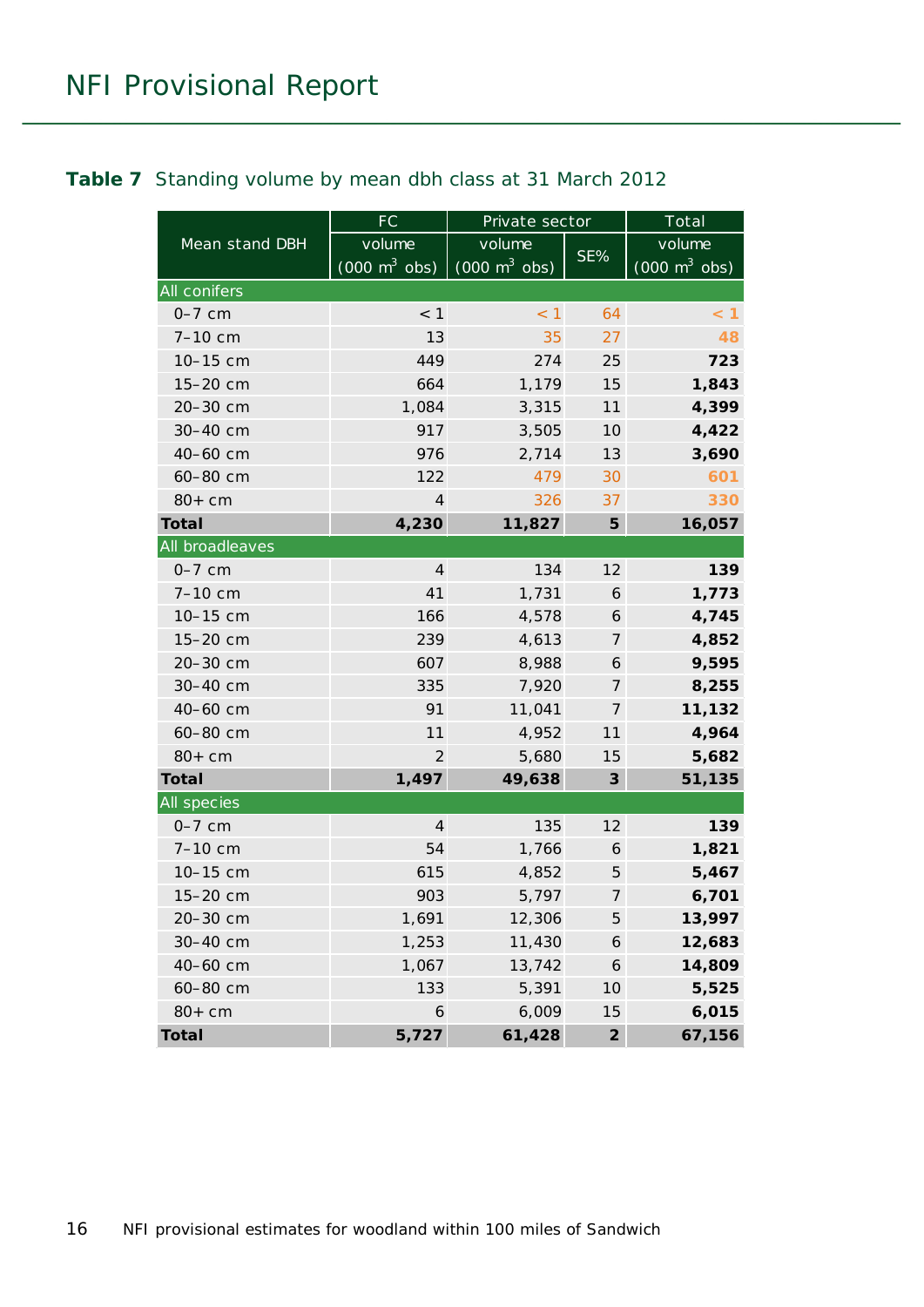### <span id="page-16-0"></span>Above ground biomass at 31 March 2012

<span id="page-16-1"></span>Figure 7 Principal tree species composition by above ground biomass at 31 March 2012

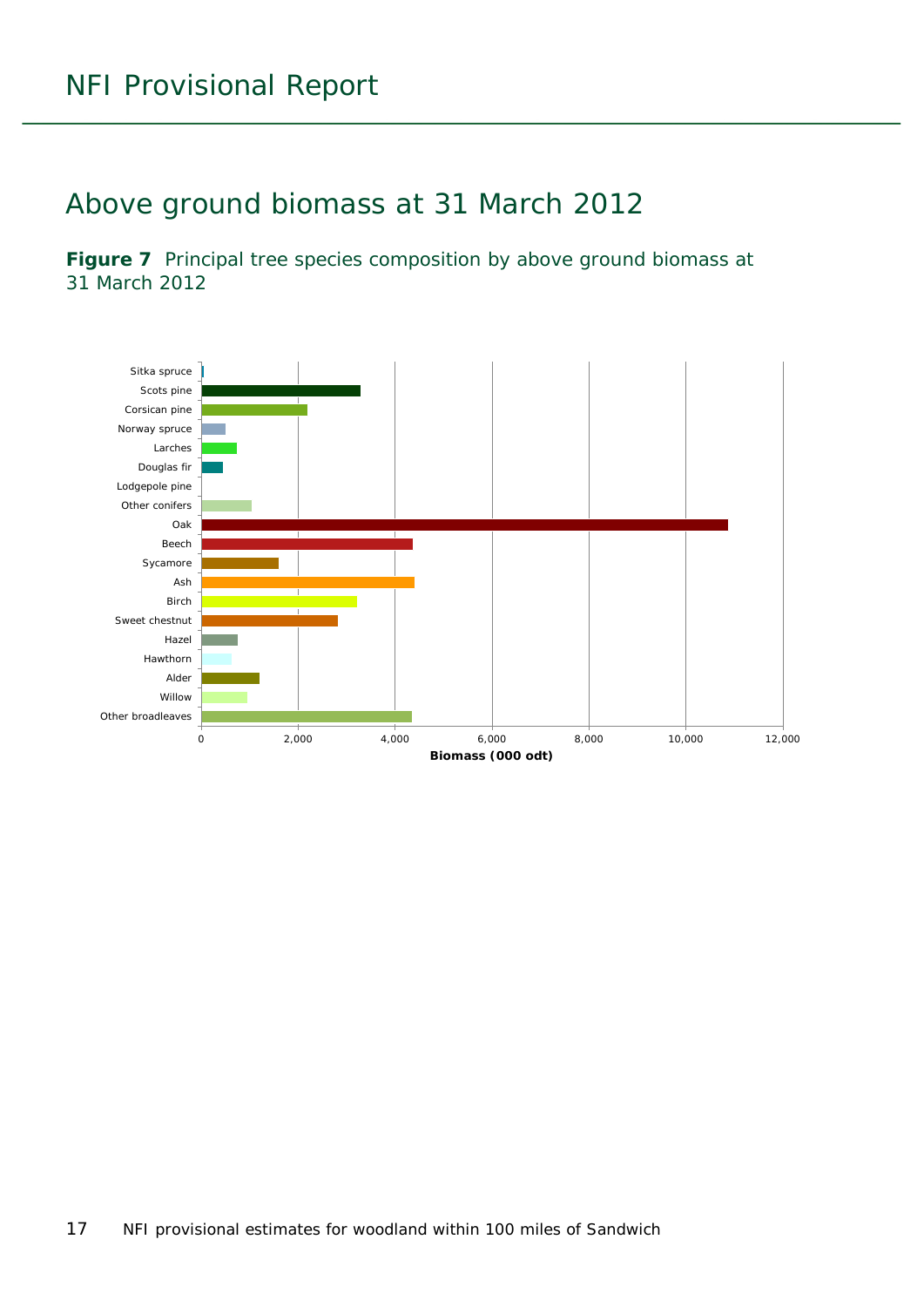<span id="page-17-0"></span>**Figure 8** Principal conifer tree species composition by above ground biomass at 31 March 2012



<span id="page-17-1"></span>**Figure 9** Principal broadleaved tree species composition by above ground biomass at 31 March 2012

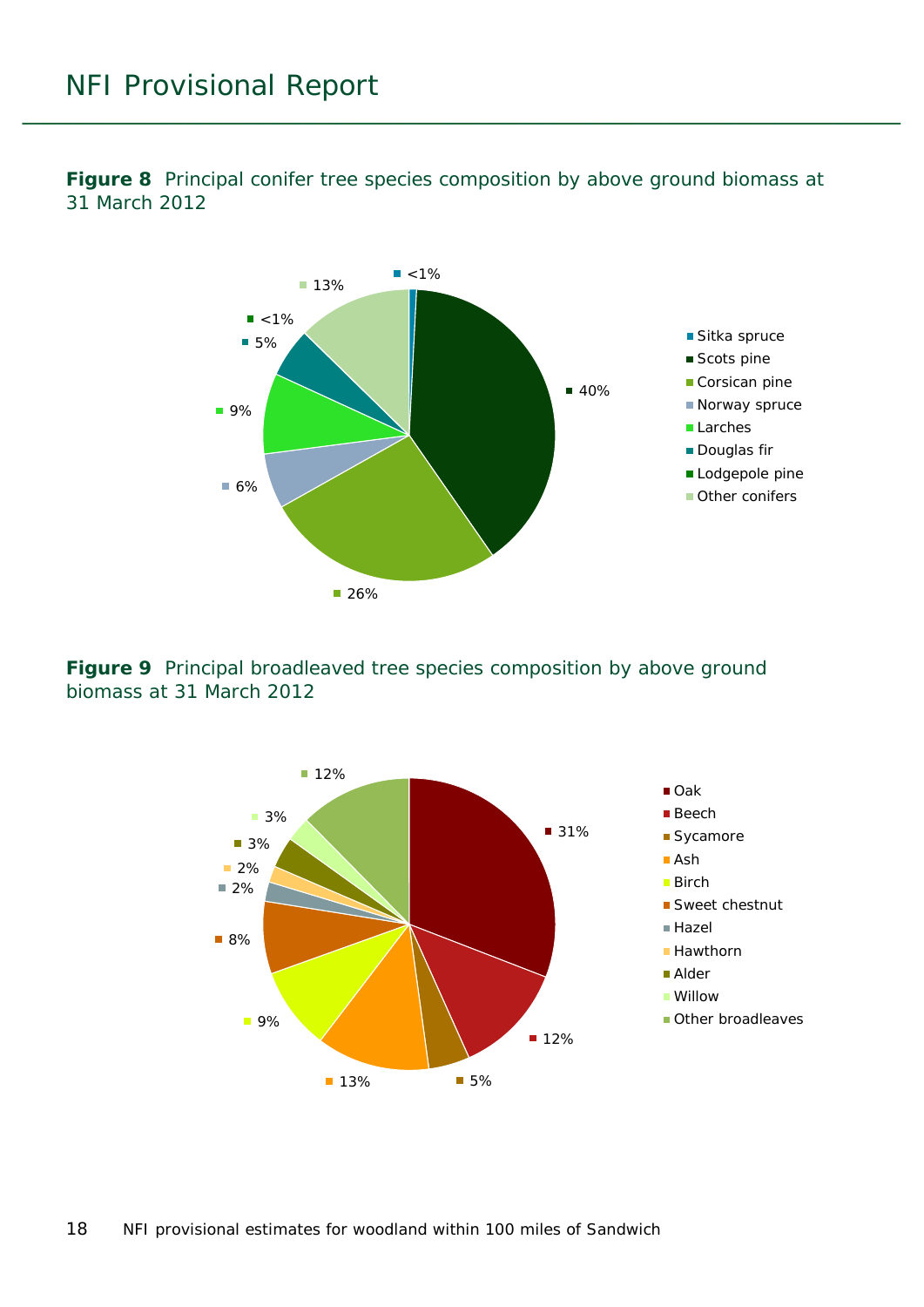<span id="page-18-0"></span>**Table 8** Biomass stock (above ground) by principal tree species as at 31 March 2012

|                        | <b>FC</b>              | Private sector         |                          | Total                  |  |  |
|------------------------|------------------------|------------------------|--------------------------|------------------------|--|--|
| Principal species      | biomass<br>$(000$ odt) | biomass<br>$(000$ odt) | SE%                      | biomass<br>$(000$ odt) |  |  |
| Conifers               |                        |                        |                          |                        |  |  |
| Sitka spruce           | < 1                    | 68                     | 44                       | 68                     |  |  |
| Scots pine             | 548                    | 2,743                  | 9                        | 3,291                  |  |  |
| Corsican pine          | 1,367                  | 839                    | 16                       | 2,206                  |  |  |
| Norway spruce          | 61                     | 446                    | 17                       | 507                    |  |  |
| Larches                | 48                     | 695                    | 14                       | 743                    |  |  |
| Douglas fir            | 101                    | 354                    | 21                       | 455                    |  |  |
| Lodgepole pine         | 2                      | $\Omega$               | $\overline{\phantom{a}}$ | $\overline{2}$         |  |  |
| Other conifers         | 125                    | 928                    | 16                       | 1,053                  |  |  |
| <b>All conifers</b>    | 2,251                  | 6,058                  | 5                        | 8,309                  |  |  |
| <b>Broadleaves</b>     |                        |                        |                          |                        |  |  |
| Oak                    | 234                    | 10,650                 | 6                        | 10,883                 |  |  |
| <b>Beech</b>           | 501                    | 3,873                  | 12                       | 4,374                  |  |  |
| Sycamore               | 22                     | 1,587                  | 13                       | 1,609                  |  |  |
| Ash                    | 51                     | 4,360                  | 8                        | 4,411                  |  |  |
| <b>Birch</b>           | 97                     | 3,127                  | 7                        | 3,223                  |  |  |
| Sweet chestnut         | 17                     | 2,808                  | 11                       | 2,825                  |  |  |
| Hazel                  | 3                      | 755                    | 9                        | 758                    |  |  |
| Hawthorn               | $<$ 1                  | 634                    | 11                       | 634                    |  |  |
| Alder                  | 11                     | 1,199                  | 17                       | 1,210                  |  |  |
| Willow                 | $<$ 1                  | 955                    | 14                       | 955                    |  |  |
| Other broadleaves      | 143                    | 4,220                  | 8                        | 4,363                  |  |  |
| <b>All broadleaves</b> | 1,079                  | 34,158                 | 3                        | 35,236                 |  |  |
| All species            |                        |                        |                          |                        |  |  |
| <b>All species</b>     | 3,330                  | 40,195                 | $\overline{2}$           | 43,525                 |  |  |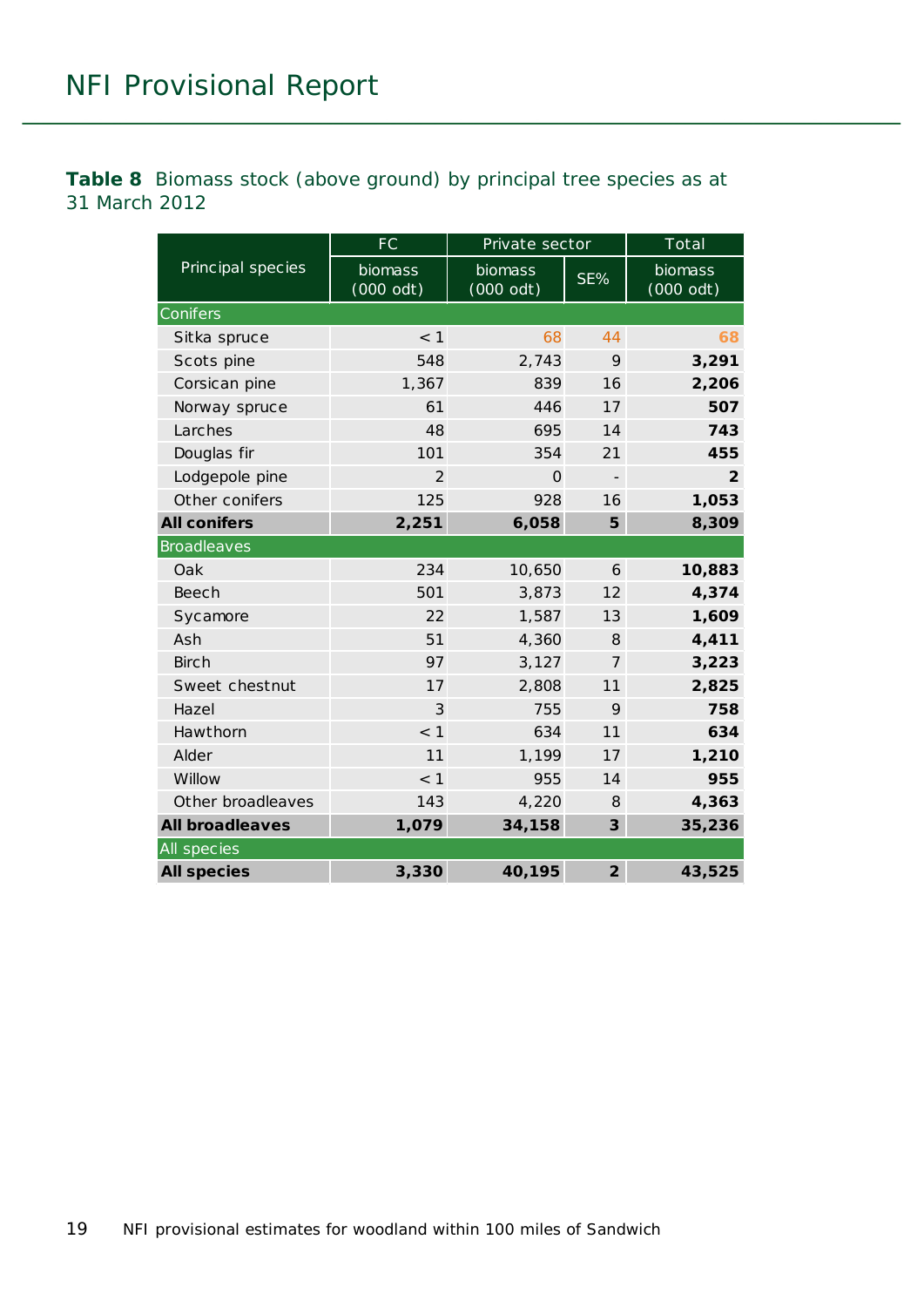### <span id="page-19-0"></span>25-year forecast of availability

Refer to the NFI report *50-year forecast of softwood timber availability* (2014) for a description of the underlying methodology and interpretation of the softwood forecast, and also for the England and GB context.

Refer to the NFI report *50-year forecast of hardwood timber availability* (2014) for a description of the underlying methodology and interpretation of the hardwood forecast, and also for the England and GB context.

In **Tables 9 – 11** and **Figures 10 – 13** the estimates for the Forestry Commission are based on harvesting regimes derived from their felling and thinning plans as of 31 March 2012.

For the Private sector, information for **Tables 9 – 11** and **Figures 10 – 13** is based on a scenario which assumes felling at age of maximum mean annual increment with moderate wind risk measures for conifers and broadleaves.

Restocking assumptions for conifer stands clearfelled during the forecast period have been implemented that provide for:

- a 10% reduction in the area of conifers on the subsequent rotation
- restocking of currently clearfelled land
- a change in the composition of conifer species on restocking

Restocking assumptions for broadleaved stands clearfelled during the forecast period have been included that provide for:

- No reduction in stocked area.
- Like for like species choices are used for broadleaves.
- That 50% of the land associated with the reduction in conifer stocked area arising from the assumption above is stocked with broadleaves.

A full description of the restocking assumptions is to be found in **Table D3** of the *50 year forecast of softwood timber availability* (2014). The same restocking assumptions have been applied to both the FC and Private sector forecasts.

Woodland that is classed as currently clearfelled will be restocked according to the restock prescription.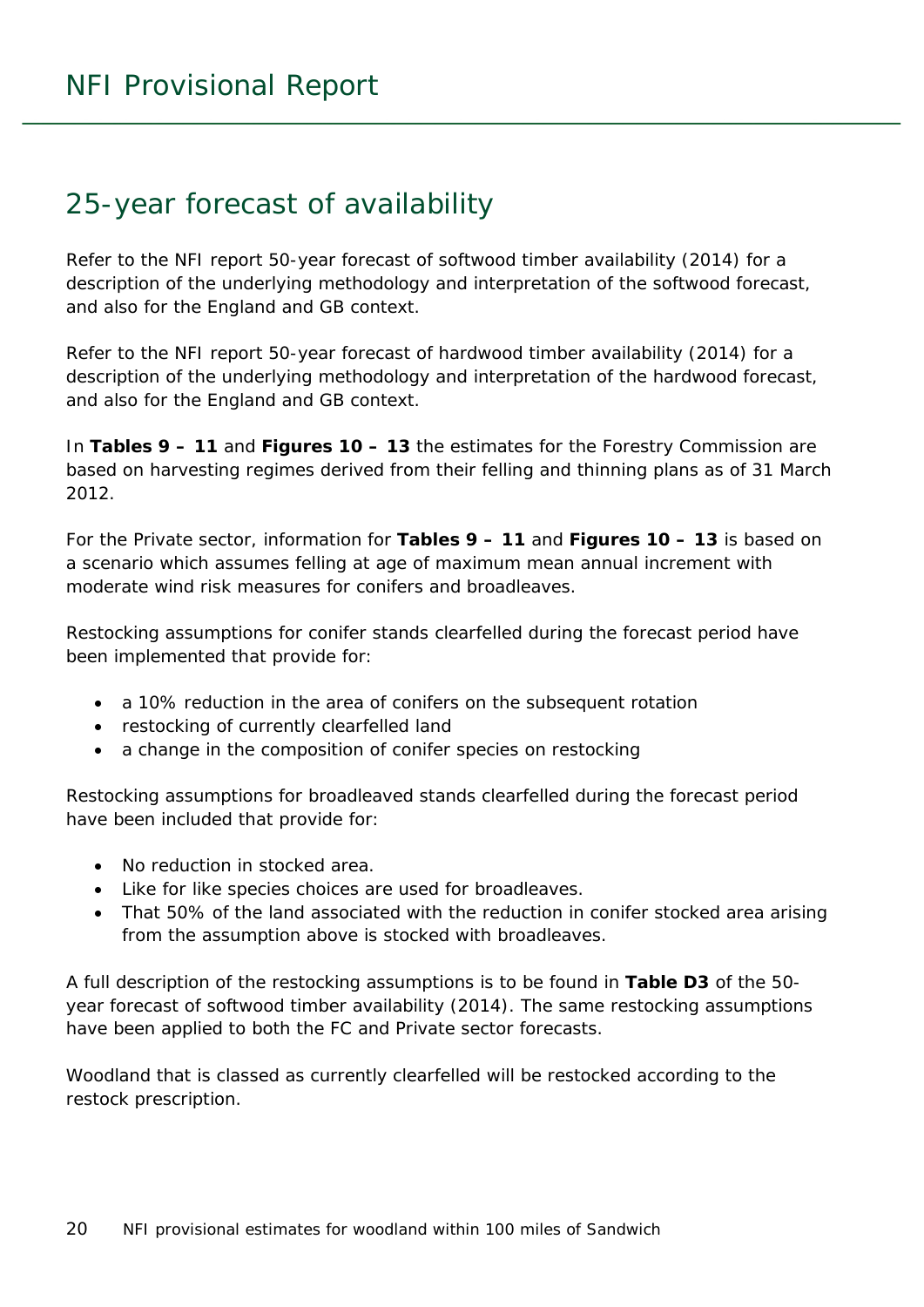#### 25-year forecast of timber availability

**Table 9** 25-year forecast of timber availability by time period and principal species; average annual volumes within period

<span id="page-20-0"></span>

|                        |                                     | $2017 - 21$    |                          |                                     |                                     | $2022 - 26$    |                          |                                     | $2027 - 31$                         |                |                          |                                     |  |  |
|------------------------|-------------------------------------|----------------|--------------------------|-------------------------------------|-------------------------------------|----------------|--------------------------|-------------------------------------|-------------------------------------|----------------|--------------------------|-------------------------------------|--|--|
| Principal species      | <b>FC</b>                           | Private sector |                          | Total                               | FC                                  | Private sector |                          | Total                               | FC.                                 | Private sector |                          | Total                               |  |  |
|                        | volume                              |                | SE%                      | volume                              | volume                              |                | SE%                      | volume                              | volume                              |                | SE%                      | volume                              |  |  |
|                        | $(000 \; \text{m}^3 \; \text{obs})$ |                |                          | $(000 \; \text{m}^3 \; \text{obs})$ | $(000 \; \text{m}^3 \; \text{obs})$ |                |                          | $(000 \; \text{m}^3 \; \text{obs})$ | $(000 \; \text{m}^3 \; \text{obs})$ |                |                          | $(000 \; \text{m}^3 \; \text{obs})$ |  |  |
|                        |                                     |                |                          |                                     |                                     |                |                          |                                     |                                     |                |                          |                                     |  |  |
| <b>All conifers</b>    | 230                                 | 549            | 8                        | 779                                 | 208                                 | 577            | 9                        | 784                                 | 226                                 | 551            | 11                       | 777                                 |  |  |
| Sitka spruce           | < 1                                 | 7              | 41                       |                                     | < 1                                 | 22             | 69                       | 22                                  | < 1                                 | $\overline{4}$ | 71                       |                                     |  |  |
| Scots pine             | 39                                  | 184            | 15                       | 223                                 | 24                                  | 244            | 15                       | 268                                 | 27                                  | 223            | 17                       | 250                                 |  |  |
| Corsican pine          | 163                                 | 93             | 26                       | 256                                 | 164                                 | 122            | 31                       | 285                                 | 169                                 | 97             | 34                       | 266                                 |  |  |
| Norway spruce          | $\overline{7}$                      | 36             | 18                       | 43                                  | $\overline{4}$                      | 48             | 32                       | 53                                  | $\overline{7}$                      | 71             | 31                       | 77                                  |  |  |
| Larches                | 3                                   | 111            | 20                       | 115                                 | 3                                   | 63             | 21                       | 66                                  | $5\phantom{.0}$                     | 38             | 17                       | 43                                  |  |  |
| Douglas fir            | $\overline{7}$                      | 33             | 31                       | 40                                  | 5                                   | 20             | 25                       | 25                                  | 10                                  | 37             | 45                       | 47                                  |  |  |
| Lodgepole pine         | < 1                                 | $\overline{0}$ | $\overline{\phantom{a}}$ | < 1                                 | < 1                                 | $\mathbf 0$    | $\overline{\phantom{a}}$ | < 1                                 | < 1                                 | $\overline{0}$ | $\overline{\phantom{a}}$ | < 1                                 |  |  |
| Other conifers         | 11                                  | 89             | 21                       | 100                                 | 8                                   | 58             | 19                       | 66                                  | 8                                   | 81             | 18                       | 89                                  |  |  |
| <b>All broadleaves</b> | 36                                  | 2,250          | $\boldsymbol{4}$         | 2,286                               | $\overline{\mathbf{3}}$             | 1,368          | $\boldsymbol{4}$         | 1,371                               | 35                                  | 1,271          | 6                        | 1,307                               |  |  |
| Oak                    | 6                                   | 145            | 18                       | 151                                 | < 1                                 | 154            | 13                       | 154                                 | 5                                   | 356            | 15                       | 361                                 |  |  |
| Beech                  | 24                                  | 114            | 23                       | 137                                 | $\mathbf{1}$                        | 129            | 21                       | 130                                 | 24                                  | 123            | 23                       | 147                                 |  |  |
| Sycamore               | < 1                                 | 223            | 14                       | 224                                 | < 1                                 | 85             | 15                       | 85                                  | < 1                                 | 52             | 22                       | 53                                  |  |  |
| Ash                    | $\mathbf{1}$                        | 572            | 9                        | 573                                 | < 1                                 | 209            | 11                       | 209                                 | $\mathbf{1}$                        | 97             | 17                       | 98                                  |  |  |
| <b>Birch</b>           | $\mathbf{1}$                        | 437            | 8                        | 438                                 | < 1                                 | 227            | 9                        | 228                                 | $\mathbf{1}$                        | 157            | 12                       | 159                                 |  |  |
| Sweet chestnut         | < 1                                 | 122            | 13                       | 122                                 | < 1                                 | 119            | 14                       | 119                                 | < 1                                 | 112            | 16                       | 113                                 |  |  |
| Hazel                  | < 1                                 | 66             | 12                       | 66                                  | < 1                                 | 89             | 15                       | 89                                  | < 1                                 | 65             | 17                       | 65                                  |  |  |
| Hawthorn               | $\mathbf{O}$                        | 26             | 11                       | 26                                  | $\mathbf{O}$                        | 27             | 11                       | 27                                  | $\mathbf 0$                         | 27             | 11                       | 27                                  |  |  |
| Alder                  | < 1                                 | 188            | 18                       | 188                                 | < 1                                 | 63             | 17                       | 63                                  | < 1                                 | 37             | 30                       | 37                                  |  |  |
| Willow                 | $\mathsf{O}$                        | 40             | 16                       | 40                                  | $\mathbf 0$                         | 43             | 17                       | 43                                  | $\mathbf 0$                         | 70             | 24                       | 70                                  |  |  |
| Other broadleaves      | $\overline{2}$                      | 314            | 11                       | 316                                 | $<$ 1                               | 225            | 12                       | 225                                 | 3                                   | 180            | 9                        | 183                                 |  |  |
| <b>All species</b>     | 266<br>2,797                        |                | 3                        | 3,063                               | 211                                 | 1,945          | $\overline{4}$           | 2,156                               | 262                                 | 1,822          | 5                        | 2,083                               |  |  |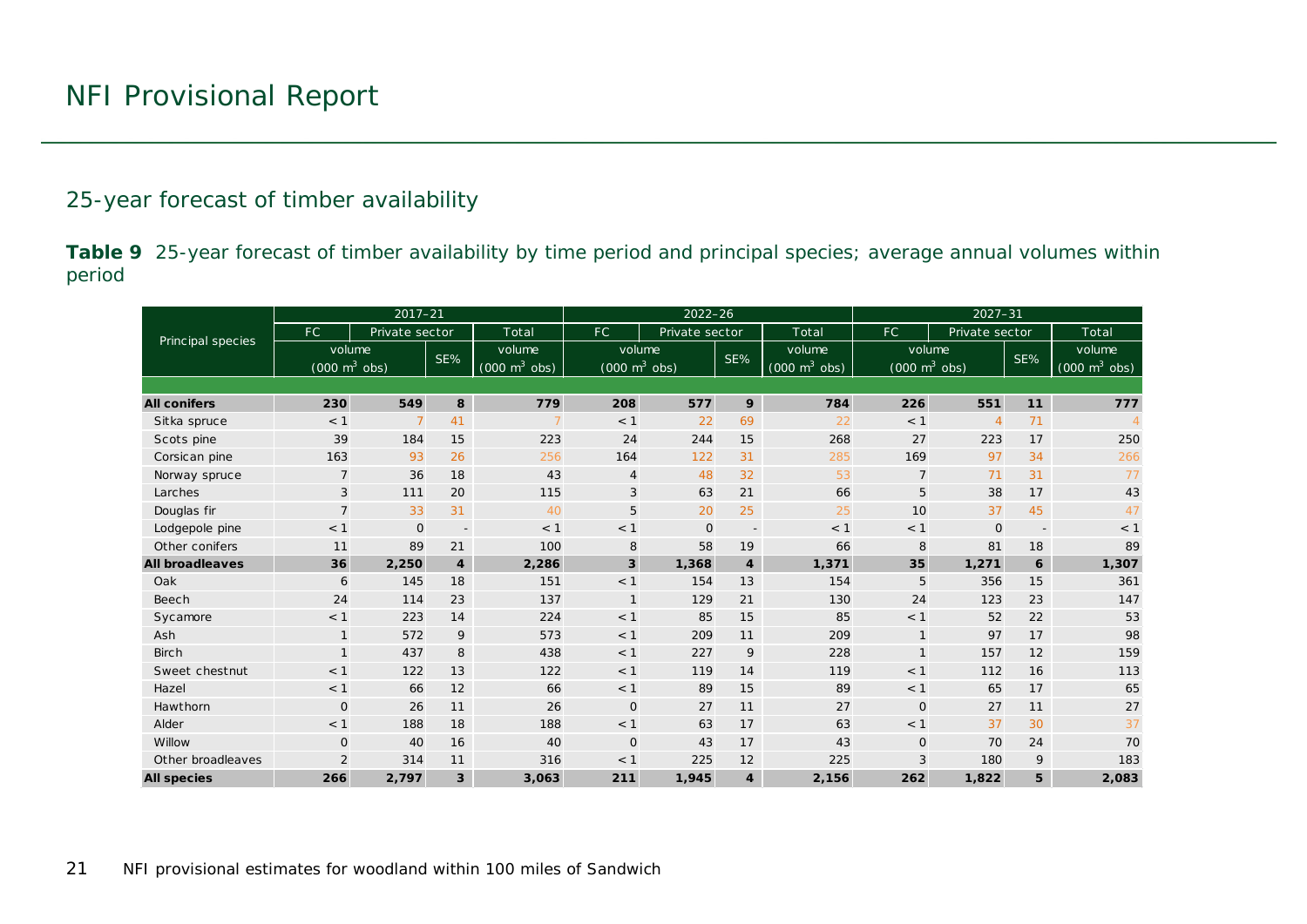**Table 9 (cont'd)** 25-year forecast of timber availability by time period and principal species; average annual volumes within period

|                        |                                               | $2032 - 36$    |                          |                                               | 2037-41        |                                                      |    |       |  |  |  |
|------------------------|-----------------------------------------------|----------------|--------------------------|-----------------------------------------------|----------------|------------------------------------------------------|----|-------|--|--|--|
| Principal species      | FC                                            | Private sector |                          | Total                                         | FC.            | Private sector                                       |    | Total |  |  |  |
|                        | volume<br>$(000 \; \text{m}^3 \; \text{obs})$ |                | SE%                      | volume<br>$(000 \, \text{m}^3 \, \text{obs})$ |                | volume<br>SE%<br>$(000 \; \text{m}^3 \; \text{obs})$ |    |       |  |  |  |
|                        |                                               |                |                          |                                               |                |                                                      |    |       |  |  |  |
| <b>All conifers</b>    | 234                                           | 578            | 12                       | 813                                           | 254            | 582                                                  | 12 | 837   |  |  |  |
| Sitka spruce           | $\overline{2}$                                | 12             | 28                       | 15                                            | 3              | 10                                                   | 19 | 13    |  |  |  |
| Scots pine             | 24<br>289                                     |                | 17                       | 313                                           | 32             | 301                                                  | 18 | 333   |  |  |  |
| Corsican pine          | 177<br>56                                     |                | 59                       | 232                                           | 186            | 61                                                   | 40 | 247   |  |  |  |
| Norway spruce          | 8                                             | 87             | 33                       | 94                                            | 6              | 64                                                   | 27 | 70    |  |  |  |
| Larches                | 5                                             |                | 18                       | 41                                            | 6              | 31                                                   | 34 | 37    |  |  |  |
| Douglas fir            | 10<br>17                                      |                | 21                       | 26                                            | 11             | 32                                                   | 35 | 42    |  |  |  |
| Lodgepole pine         | < 1<br>$\mathbf 0$                            |                | $\overline{\phantom{a}}$ | < 1                                           | < 1            | < 1                                                  | 23 | < 1   |  |  |  |
| Other conifers         | 9                                             | 82             | 38                       | 91                                            | 11             | 82                                                   | 40 | 93    |  |  |  |
| <b>All broadleaves</b> | $\overline{\mathbf{4}}$                       | 1,184          | 6                        | 1,188                                         | 54             | 1,023                                                | 5  | 1,077 |  |  |  |
| Oak                    | < 1                                           | 219            | 17                       | 220                                           | 10             | 212                                                  | 16 | 221   |  |  |  |
| Beech                  | < 1                                           | 163            | 23                       | 163                                           | 35             | 74                                                   | 29 | 109   |  |  |  |
| Sycamore               | < 1                                           | 40             | 16                       | 40                                            | $\mathbf{1}$   | 54                                                   | 14 | 55    |  |  |  |
| Ash                    | < 1                                           | 120            | 14                       | 120                                           | $\mathbf{1}$   | 115                                                  | 12 | 116   |  |  |  |
| <b>Birch</b>           | < 1                                           | 131            | 10                       | 132                                           | $\overline{2}$ | 124                                                  | 8  | 126   |  |  |  |
| Sweet chestnut         | < 1                                           | 196            | 22                       | 196                                           | < 1            | 83                                                   | 11 | 83    |  |  |  |
| Hazel                  | < 1                                           | 51             | 15                       | 51                                            | < 1            | 59                                                   | 14 | 59    |  |  |  |
| Hawthorn               | $\mathbf 0$<br>28                             |                | 10                       | 28                                            | $\Omega$       | 37                                                   | 17 | 37    |  |  |  |
| Alder                  | < 1                                           | 31             | 20                       | 31                                            | < 1            | 29                                                   | 18 | 29    |  |  |  |
| Willow                 | $\mathbf 0$                                   | 47             | 21                       | 47                                            | $\Omega$       | 64                                                   | 19 | 64    |  |  |  |
| Other broadleaves      | < 1                                           | 157            | 8                        | 158                                           | $\overline{4}$ | 168                                                  | 8  | 172   |  |  |  |
| <b>All species</b>     | 238                                           | 1,762          | 6                        | 2,001                                         | 308            | 1,607                                                | 5  | 1,915 |  |  |  |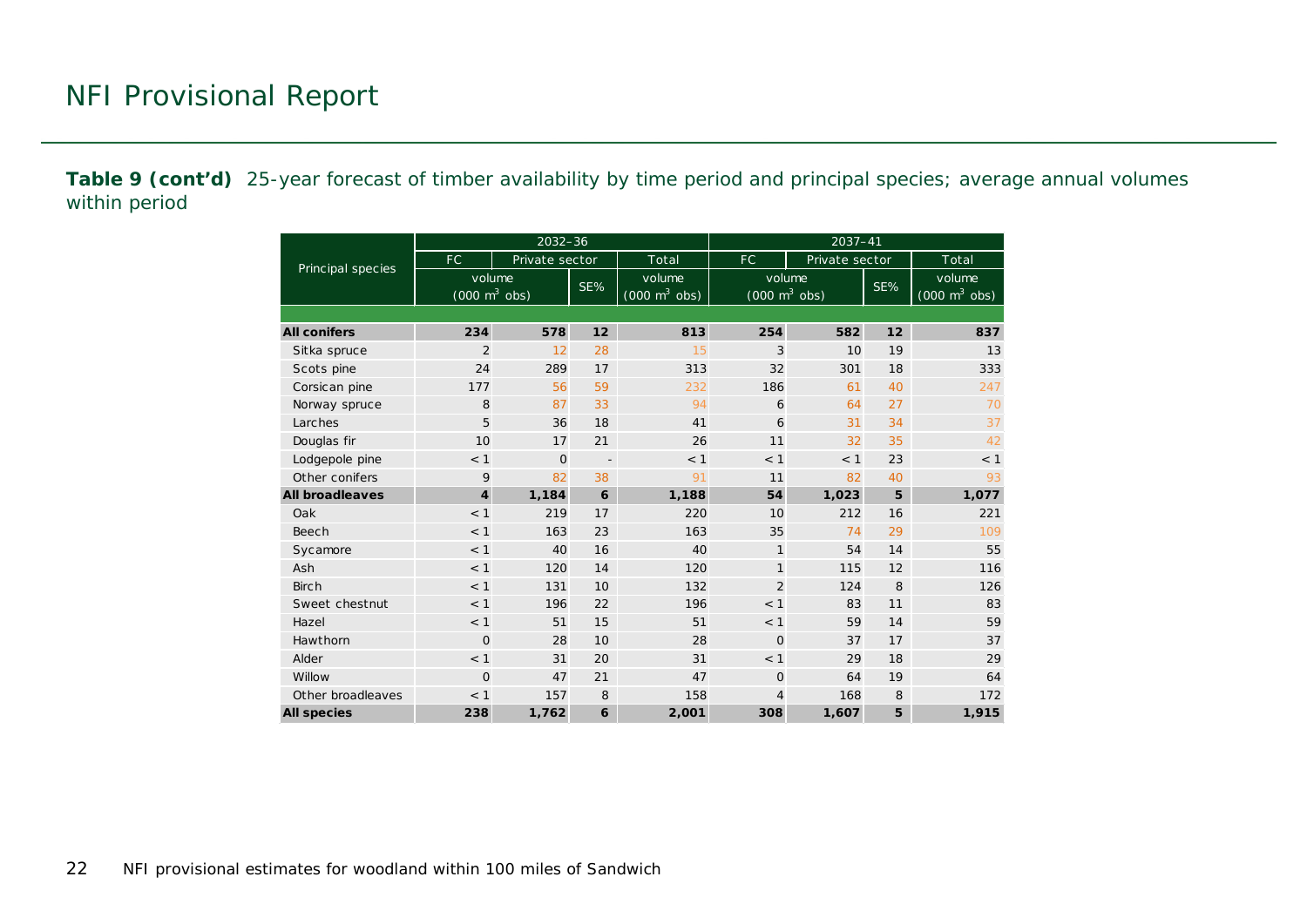| Top                 |                           | $2017 - 21$             |     | $2022 - 26$           |            |     | $2027 - 31$                |                         |     |                            | 2032-36               |                 | $2037 - 41$                   |                     |     |
|---------------------|---------------------------|-------------------------|-----|-----------------------|------------|-----|----------------------------|-------------------------|-----|----------------------------|-----------------------|-----------------|-------------------------------|---------------------|-----|
| diameter            | <b>FC</b>                 | Private sector          |     | FC.<br>Private sector |            | FC  | Private sector             |                         | FC  | Private sector             |                       | <b>FC</b>       | Private sector                |                     |     |
| class (cm)          | $m^3$<br>000 <sub>1</sub> | (000)<br>m <sup>3</sup> | SE% | $(000 \; \text{m}^3)$ | (000)<br>m | SE% | ⊢m <sup>3</sup> ി<br>(000) | (000)<br>$\mathbf{m}^3$ | SE% | ⊤m <sup>3</sup> `<br>(000) | $(000 \; \text{m}^3)$ | SE%             | $\mu$ m <sup>3</sup><br>(000) | $(000 \text{ m}^3)$ | SE% |
| <b>All conifers</b> |                           |                         |     |                       |            |     |                            |                         |     |                            |                       |                 |                               |                     |     |
| $7 - 14$            | 62                        | 50                      | 9   | 39                    | 37         | 9   | 25                         | 30                      | 11  | 22                         | 34                    | 10 <sup>1</sup> | 26                            | 47                  | 10  |
| $14 - 16$           | 16                        | 26                      | 10  | 18                    | 19         | 10  | 14                         | 15                      | 13  | 11                         | 13                    | 11              | 10                            | 14                  | 11  |
| $16 - 18$           | 15                        | 32                      | 10  | 18                    | 25         | 10  | 18                         | 19                      | 14  | 15                         | 17 <sup>1</sup>       | 13              | 13                            | 15                  | 12  |
| $18 - 24$           | 39                        | 120                     | 9   | 52                    | 113        | 10  | 66                         | 96                      | 14  | 69                         | 88                    | 15              | 65                            | 77                  | 15  |
| $24 - 34$           | 50                        | 161                     | 10  | 49                    | 188        | 11  | 65                         | 178                     | 12  | 78                         | 197                   | 14              | 92                            | 185                 | 14  |
| $34 - 44$           | 25                        | 78                      | 12  | 17                    | 96         | 13  | 21                         | 97                      | 13  | 22                         | 112                   | 14              | 28                            | 113                 | 14  |
| $44 - 54$           | 13                        | 37                      | 14  | 8                     | 48         | 15  | 9                          | 48                      | 14  | 8                          | 56                    | 16              | 9                             | 57                  | 16  |
| $54+$               | 10                        | 46                      | 17  | 5                     | 52         | 18  | 8                          | 67                      | 21  | $\Omega$                   | 60                    | 19              | 12                            | 74                  | 18  |
| <b>Total</b>        | 230                       | 549                     | 8   | 208                   | 577        | 9   | 226                        | 551                     | 11  | 234                        | 578                   | 12              | 254                           | 582                 | 12  |

#### Table 10 25-year forecast of timber availability by period, top-diameter class and conifer or broadleaves

<span id="page-22-0"></span>

| Top             | $2017 - 21$         |                           |                | $2022 - 26$    |                       |                  | $2027 - 31$         |                |                |                | $2032 - 36$    |                | $2037 - 41$         |                |                |
|-----------------|---------------------|---------------------------|----------------|----------------|-----------------------|------------------|---------------------|----------------|----------------|----------------|----------------|----------------|---------------------|----------------|----------------|
| diameter        | FC.                 | Private sector            |                | <b>FC</b>      | Private sector        |                  | <b>FC</b>           | Private sector |                | <b>FC</b>      | Private sector |                | <b>FC</b>           | Private sector |                |
| class (cm)      | $(000 \text{ m}^3)$ | $\mathbf{m}^{3}$<br>(000) | SE%            | $m^3$<br>(000) | $\sqrt{m^3}$<br>(000) | SE%              | $(000 \text{ m}^3)$ | $m^3$<br>(000) | SE%            | $m^3$<br>(000) | $m^3$<br>(000) | SE%            | $(000 \text{ m}^3)$ | $m^3$<br>(000) | SE%            |
| All broadleaves |                     |                           |                |                |                       |                  |                     |                |                |                |                |                |                     |                |                |
| $7 - 14$        | 10                  | 482                       | 3              |                | 394                   | $\overline{4}$   | 6                   | 356            | $\overline{4}$ | $\overline{2}$ | 370            | $\overline{4}$ | 10                  | 395            | 3              |
| $14 - 16$       |                     | 131                       | $\overline{4}$ | $<$ 1          | 95                    | 6                |                     | 79             | 6              | $<$ 1          | 66             | 5              |                     | 67             | $\overline{4}$ |
| $16 - 18$       |                     | 138                       | $\overline{4}$ | $<$ 1          | 90                    | 5                |                     | 76             | 6              | $<$ 1          | 62             | 6              |                     | 62             | 5              |
| $18 - 24$       | 10                  | 454                       | 5              | $<$ 1          | 248                   | 5                | 10                  | 213            | 6              | $<$ 1          | 169            | 6              | 14                  | 165            | 6              |
| $24 - 34$       | 8                   | 571                       | 5              | $<$ 1          | 272                   | 6                | 11                  | 247            | 9              | $<$ 1          | 202            | 9              | 15                  | 168            | 9              |
| $34 - 44$       | $\overline{2}$      | 254                       |                | $<$ 1          | 126                   | 9                | 3                   | 132            | 11             | $<$ 1          | 116            | 12             |                     | 79             | 13             |
| $44 - 54$       | $<$ 1               | 118                       | 9              | $<$ 1          | 62                    | 11               | $<$ 1               | 69             | 13             | $<$ 1          | 61             | 14             |                     | 39             | 16             |
| $54+$           | $<$ 1               | 98                        | 13             | $<$ 1          | 80                    | 14               | $<$ 1               | 100            | 20             | $<$ 1          | 137            | 23             | < 1                 | 47             | 22             |
| <b>Total</b>    | 36                  | 2,250                     | 4              | 3              | 1,368                 | $\boldsymbol{4}$ | 35                  | 1,271          | 6              | 4              | 1,184          | 6              | 54                  | 1,023          | 5              |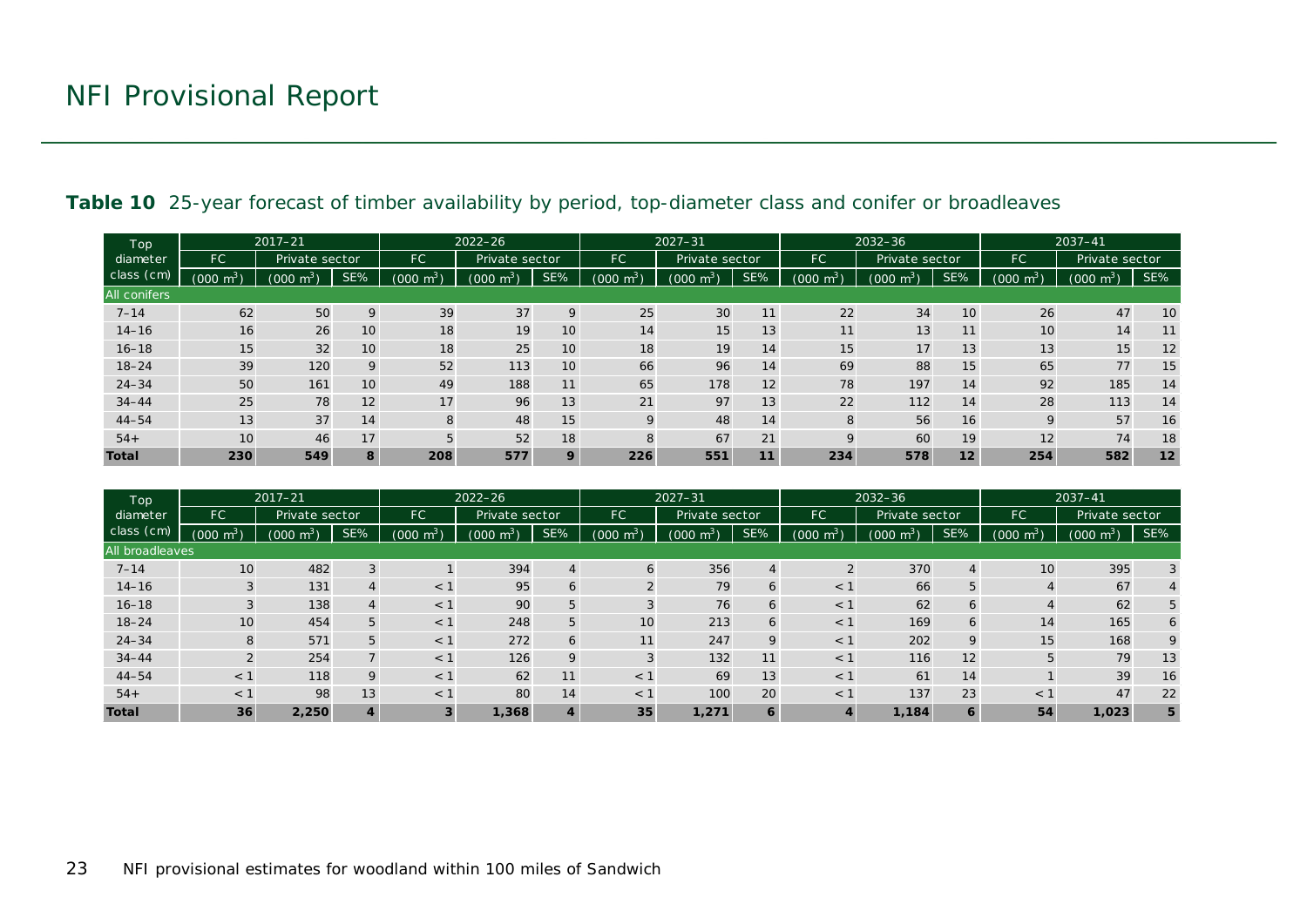### NFI Provisional Report



#### <span id="page-23-0"></span>**Figure 10** Overview of 25-year forecast of average annual softwood availability

<span id="page-23-1"></span>**Figure 11** Overview of 25-year forecast of average annual hardwood availability

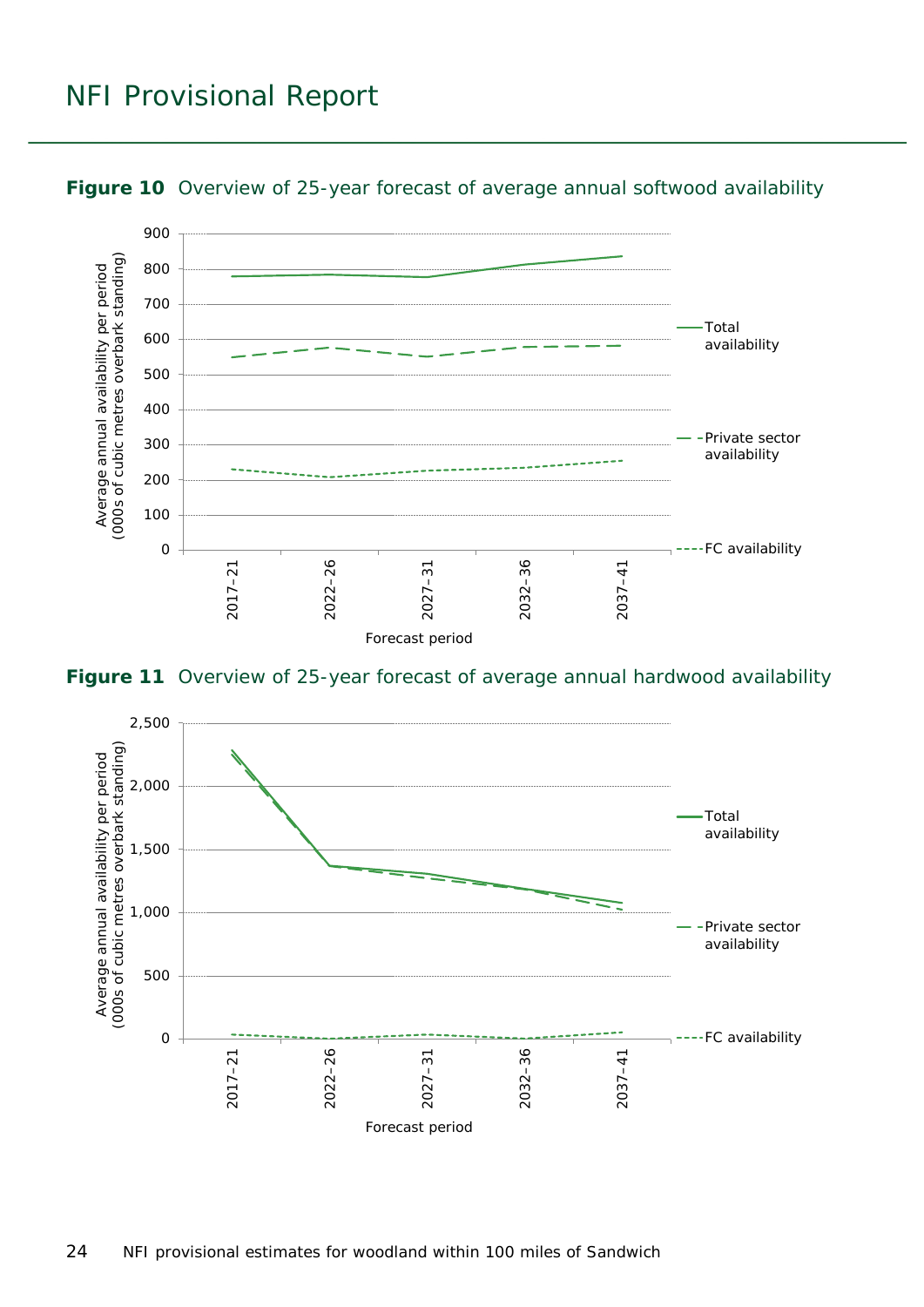### NFI Provisional Report



<span id="page-24-0"></span>

<span id="page-24-1"></span>**Figure 13** 25-year forecast of average annual hardwood availability

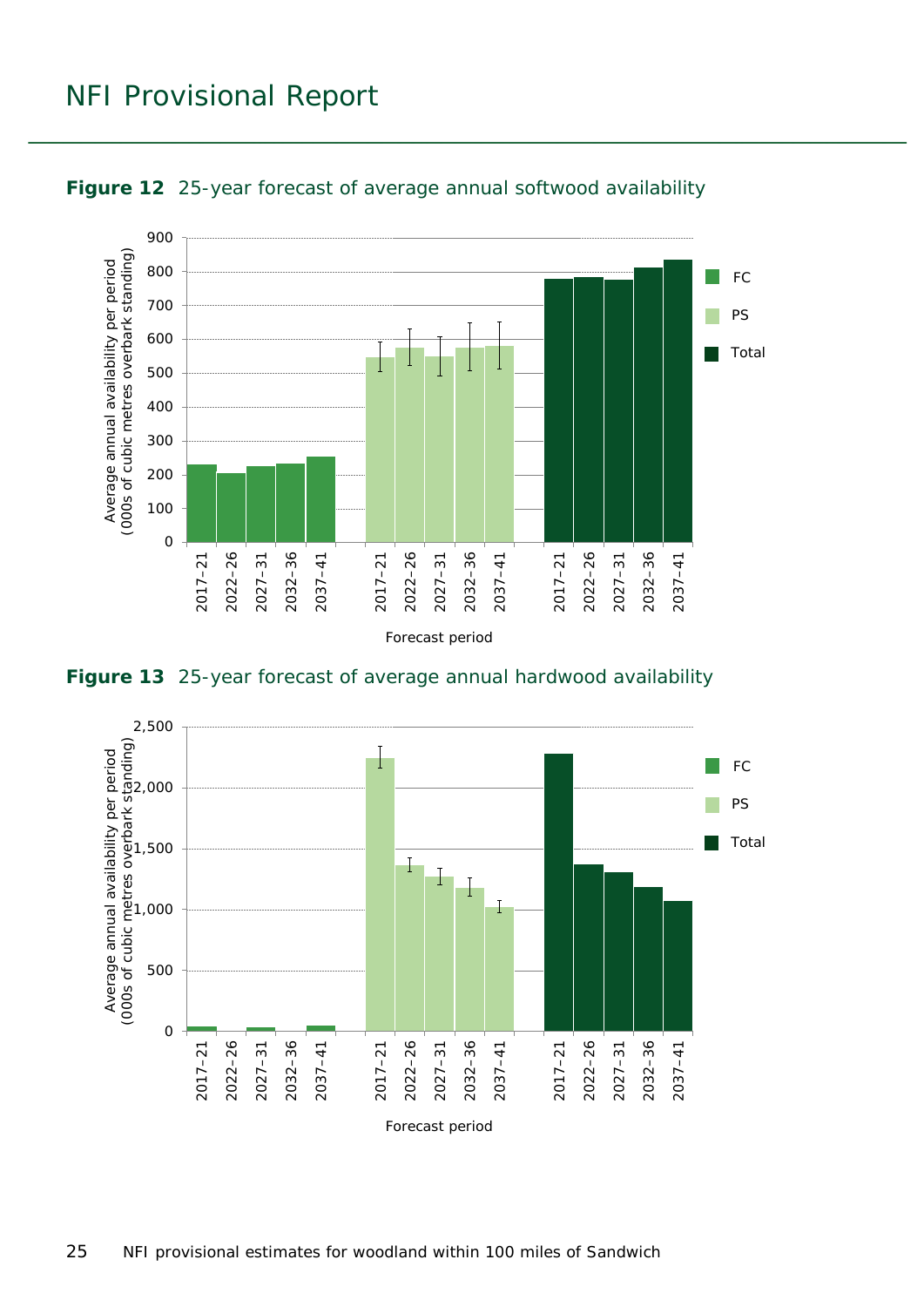### 25-year forecast of biomass availability

|             | Table 11 25-year forecast of biomass availability by period, top-product category and conifer or |  |  |  |
|-------------|--------------------------------------------------------------------------------------------------|--|--|--|
| broadleaves |                                                                                                  |  |  |  |

| Product<br>category | $2017 - 21$         |                | $2022 - 26$ |                      |               | $2027 - 31$ |             |                |     | $2032 - 36$                 |             | $2037 - 41$ |           |                |     |
|---------------------|---------------------|----------------|-------------|----------------------|---------------|-------------|-------------|----------------|-----|-----------------------------|-------------|-------------|-----------|----------------|-----|
|                     | FC                  | Private sector |             | FC<br>Private sector |               |             | FC          | Private sector |     | <b>FC</b><br>Private sector |             |             | FC        | Private sector |     |
|                     | $(000 \text{ odt})$ | (000<br>odt)   | SE%         | $(000$ odt)          | odt)<br>(000) | SE%         | $(000$ odt) | $(000$ odt)    | SE% | $(000$ odt)                 | $(000$ odt) | SE%         | (000 odt) | $(000$ odt)    | SE% |
| All conifers        |                     |                |             |                      |               |             |             |                |     |                             |             |             |           |                |     |
| stump               | 2.8                 | 4.5            | 8           | 2.3                  | 4.5           | 9           | 2.2         | 4.2            | 10  | 2.1                         | 4.3         | 11          | 2.3       | 4.4            | 11  |
| stem                | 89.1                | 212.4          | 8           | 80.6                 | 223.2         | 9           | 88.1        | 211.7          | 11  | 91.1                        | 220.6       | 12          | 99.0      | 226.8          | 12  |
| tips                | 4.3                 | 3.5            | Q           | 2.5                  | 2.5           | 10          | 1.8         | 2.1            | 13  | 1.7                         | 2.4         | 14          | 2.0       | 3.5            | 10  |
| branches            | 19.1                | 40.9           | 8           | 15.8                 | 42.9          | 9           | 16.4        | 42.7           | 11  | 16.5                        | 45.4        | 12          | 17.9      | 45.2           | 12  |
| <b>Total</b>        | 115.3               | 261.3          |             | 101.2                | 273.1         | 8           | 108.5       | 260.7          | Q   | 111.4                       | 272.7       | 10          | 121.2     | 279.8          | 10  |

<span id="page-25-0"></span>

| Product<br>category | $2017 - 21$         |                | $2022 - 26$    |             |                | $2027 - 31$ |             |                |     | $2032 - 36$ |                | $2037 - 41$ |             |                     |     |
|---------------------|---------------------|----------------|----------------|-------------|----------------|-------------|-------------|----------------|-----|-------------|----------------|-------------|-------------|---------------------|-----|
|                     | FC                  | Private sector |                | FC          | Private sector |             | FC          | Private sector |     | FC          | Private sector |             | <b>FC</b>   | Private sector      |     |
|                     | $(000 \text{ odt})$ | (000<br>odt)   | SE%            | $(000$ odt) | $(000$ odt)    | SE%         | $(000$ odt) | $(000$ odt)    | SE% | (000 odt)   | $(000$ odt)    | SE%         | $(000$ odt) | $(000 \text{ odd})$ | SE% |
| All broadleaves     |                     |                |                |             |                |             |             |                |     |             |                |             |             |                     |     |
| stump               | 0.6                 | 29.1           | 3              | < 0.1       | 19.5           | 4           | 0.5         | 18.9           | 5   | < 0.1       | 16.9           |             | 0.7         | 15.9                |     |
| stem                | 18.9                | 1.111.5        | $\overline{4}$ | $\cdot$ .4  | 681.5          | 4           | 18.7        | 649.7          | 6   | 1.9         | 595.9          | 6           | 28.4        | 520.0               | 5   |
| tips                | 1.6                 | 57.2           |                | 0.2         | 46.2           | 4           | 0.7         | 47.0           | 5   | O.4         | 50.0           |             | 1.0         | 50.8                |     |
| branches            | 5.3                 | 284.1          | $\overline{4}$ | 0.4         | 178.5          | 4           | 4.8         | 167.8          | 5   | 0.8         | 152.7          | 6           | 7.1         | 131.2               | 5   |
| <b>Total</b>        | 26.4                | .481.8         | 3              | 2.1         | 925.7          | 3           | 24.7        | 883.5          | 4   | 3.2         | 815.4          | 5           | 37.2        | 718.0               |     |

Note that the stump + stem above refer to the same part of the tree as the volume to 7cm.